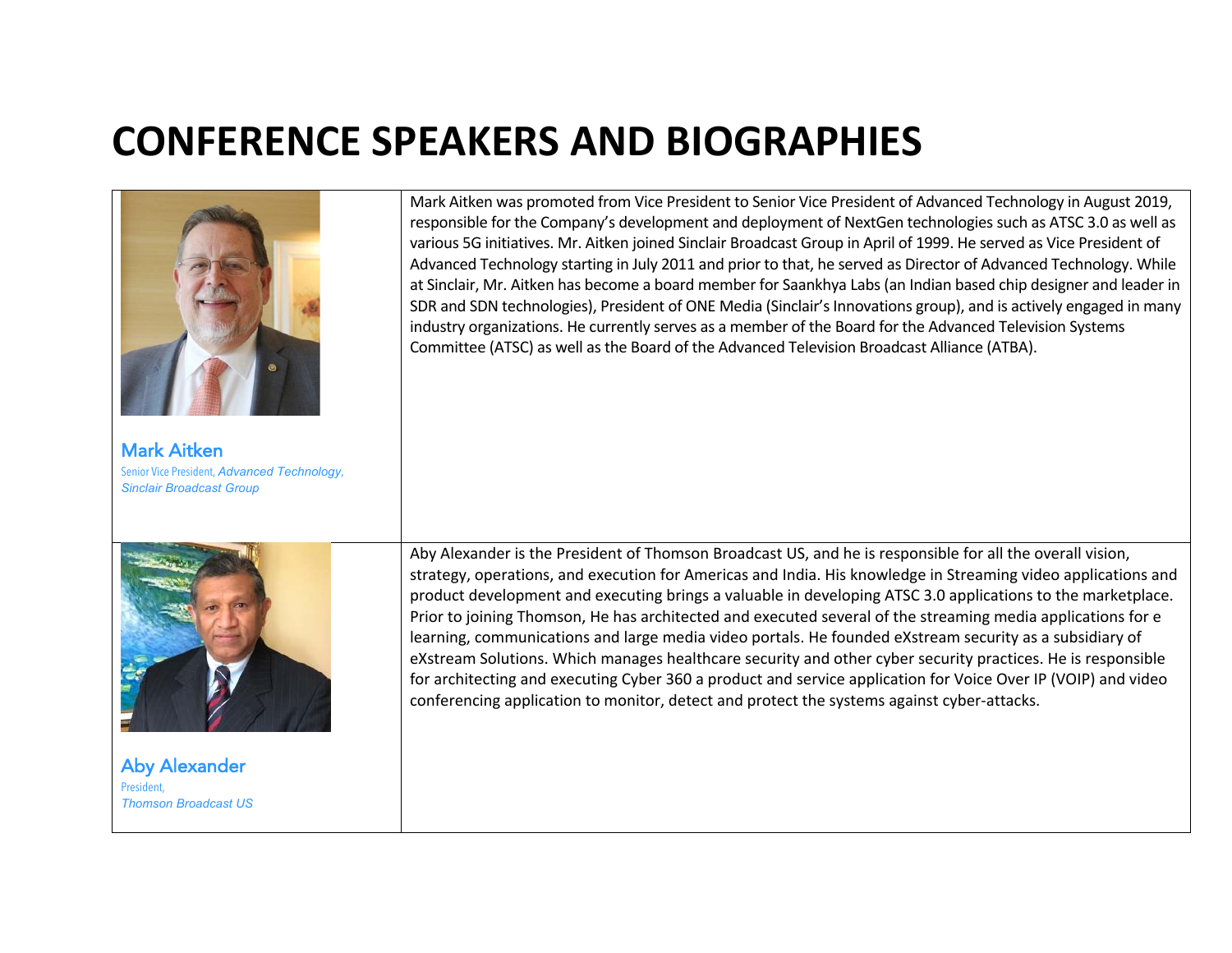

Josh Arensberg Global Head of Business Development, Media & Entertainment, *Verizon Business Group*



Anders Askerup Senior System Architect, *Hewlett Packard Enterprise* Josh Arensberg is the Global Head of Business Development, Media & Entertainment at Verizon Business Group. He has 25 years of experience running engineering organizations, providing technology strategy, architecting solutions, and leading global business development in the M&E sector. Prior to joining Verizon, Josh was GM of the Ad Platform and Group CTO for Comcast Technology Solutions. Before Comcast he was VP of Engineering & Product at Discovery, where he received an Emmy for Outstanding Achievement in Interactive Media. He is a passionate industry advocate and holds memberships in SMPTE, IEEE, SBE, 5G-MAG and the Television Academy. Currently he sits on the board of directors for USC's Entertainment Technology Center, The International Trade Association for Broadcast & Media Technology and 5G-MAG.

Anders Askerup is a Distinguished Technologist in the Communications and Technology Group, Hewlett Packard Enterprise. Anders is currently assigned as a principal architect to the HPE 5G Core project, which is responsible for defining and building a service based architecture with AUSF, UDM, UDSF and UDR 5G Network Functions. Anders is HPE's delegate to the 3<sup>rd</sup> Generation Partnership Project and attend core network and system architecture working groups. Anders is also currently chairing an ad-hoc group of the Advanced Television Systems Committee (ATSC) responsible for ATSC3.0 and 5G Harmonization. Anders is an SBI, MAP and DIAMETER protocol expert and has written numerous contributions to the 3GPP stage 2 and stage 3 protocol and interface specifications involving the 5G Core Network Functions, HLR, HSS, AAA and other network elements.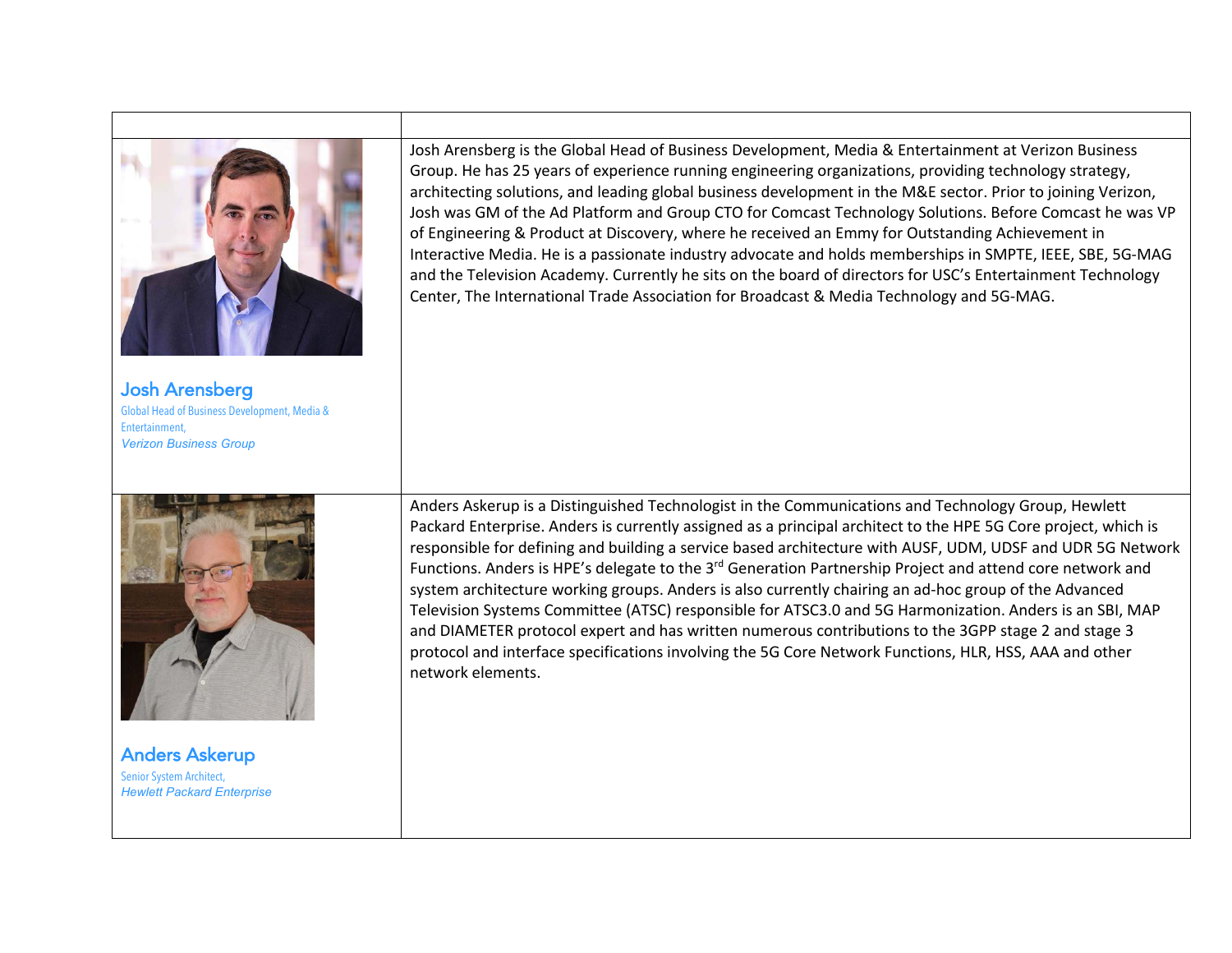

Abby Auerbach Executive Vice President, Chief Communications Officer, *TVB* 



Oliver Botti Senior Vice President, Executive Sales and Innovation Director – Global media, *Fincons Group* 

Abby Auerbach is Executive Vice President, Chief Communications Officer at TVB, the national trade association representing America's local broadcast television industry. She joined TVB in June 2000 as EVP and was named Chief Communications Officer in February 2014. Working with TVB's CEO and board of directors on the strategic direction of the company, she is responsible for advocacy, public relations, corporate communications, events/conferences, TVB.org and mobile app TVBGo. Ms. Auerbach directs local broadcast TV initiatives such as the NEXT Women program, marketing campaign "We Get Results," marketer interview series "TAB Talks" and TVB's weekly industry video, "NewsMinute." Ms. Auerbach spearheaded the industry's eBusiness initiatives for over a decade and led the creation of multi-billion-dollar automated TV platform ePort.

After 25+ years spent in Research & Innovation, Operations and Sales & Business Development, Oliver is today SVP Executive Sales & Innovation Director, for the global Media sector, in charge of innovation-driven strategic business development globally, scouting new market opportunities and helping clients to innovate their digital offering through new technologies and their disruptive application. Thought leader in Omnichannel Video Distribution and Monetization, introducing OTT and NextGen Hybrid TV with both ATSC3.0 and HbbTV, Addressable TV Advertising, AI/ML-based Video Augmentation and Accessibility Enhancement, Multimodal UX Design, VR/AR, Big Data and Advanced Analytics, and the application of these KETs to Monetization, Audience Segmentation, UX Personalization and User Engagement.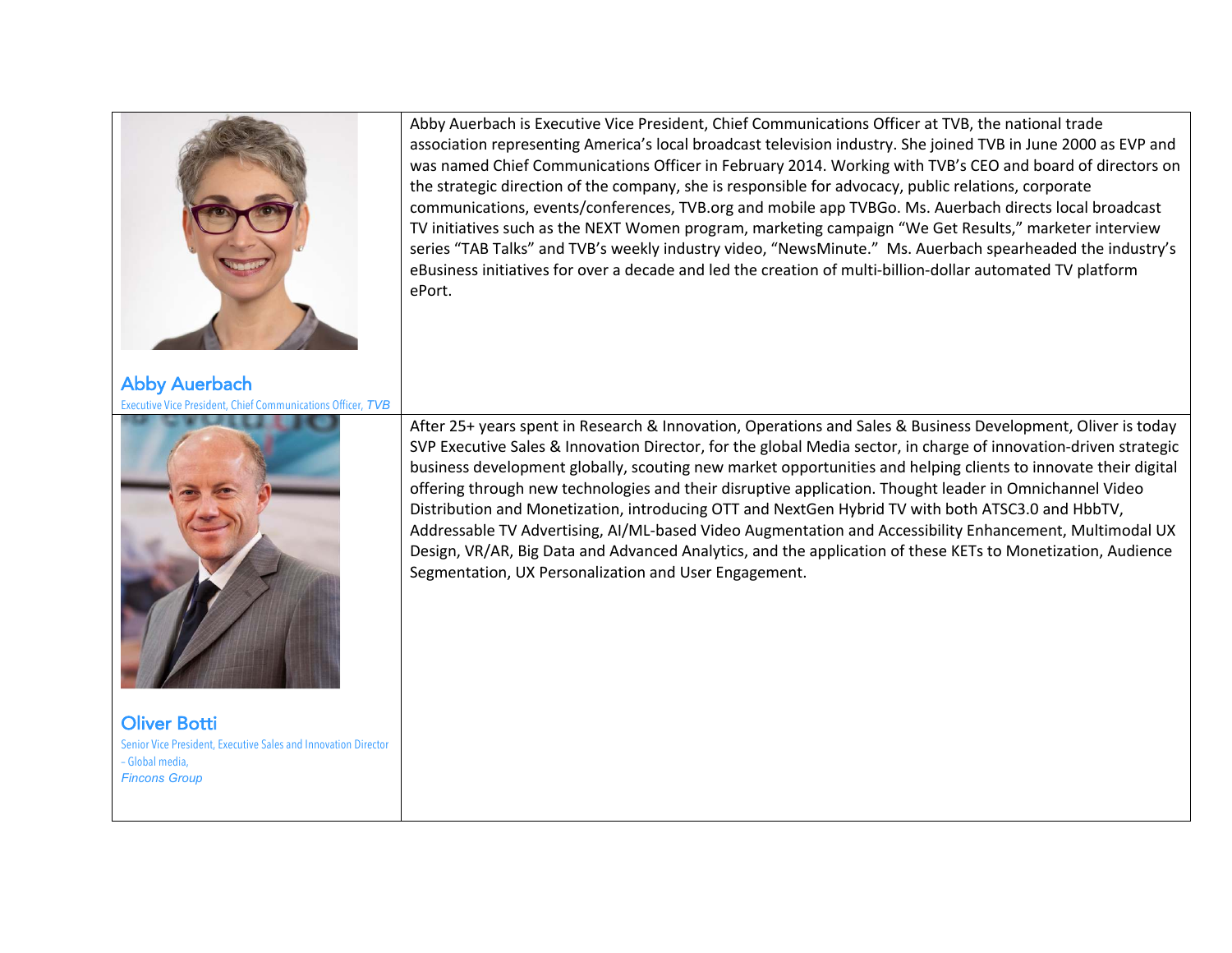

Alfred Chan Vice President, Product Marketing of TV Business Unit, Smart Home Business Group, *MediaTek*

Alfred Chan is Vice President of Product Marketing for MediaTek's TV Business Unit, part of the Smart Home Business Group. He is responsible for TV's product chip and platform roadmap, product definitions, strategic customers, partnership engagements and technology planning. He joined the company in August 2020. Chan has over 15 years experience in digital television and OTT video distribution, and over 14 years technical experience in system applications, software and architecture for digital TV system and set-top box platforms, as well as SoC design.



Lynn Claudy Senior Vice President of Technology, *National Association of Broadcasters* 

Lynn Claudy is Senior Vice President, Technology for the National Association of Broadcasters in Washington DC. He joined NAB in 1988 as a staff engineer and held positions of director of advanced engineering and technology and vice president before assuming his present position in 1995. Prior to joining NAB, Lynn was employed by Hoppmann Corporation, a communications systems integration firm for corporate and government clients where he held a variety of technical and management positions, as well as a part-time Professor of Physics at American University. Previous to that, he was a development engineer at Shure Brothers Inc., a manufacturer of professional and consumer audio equipment.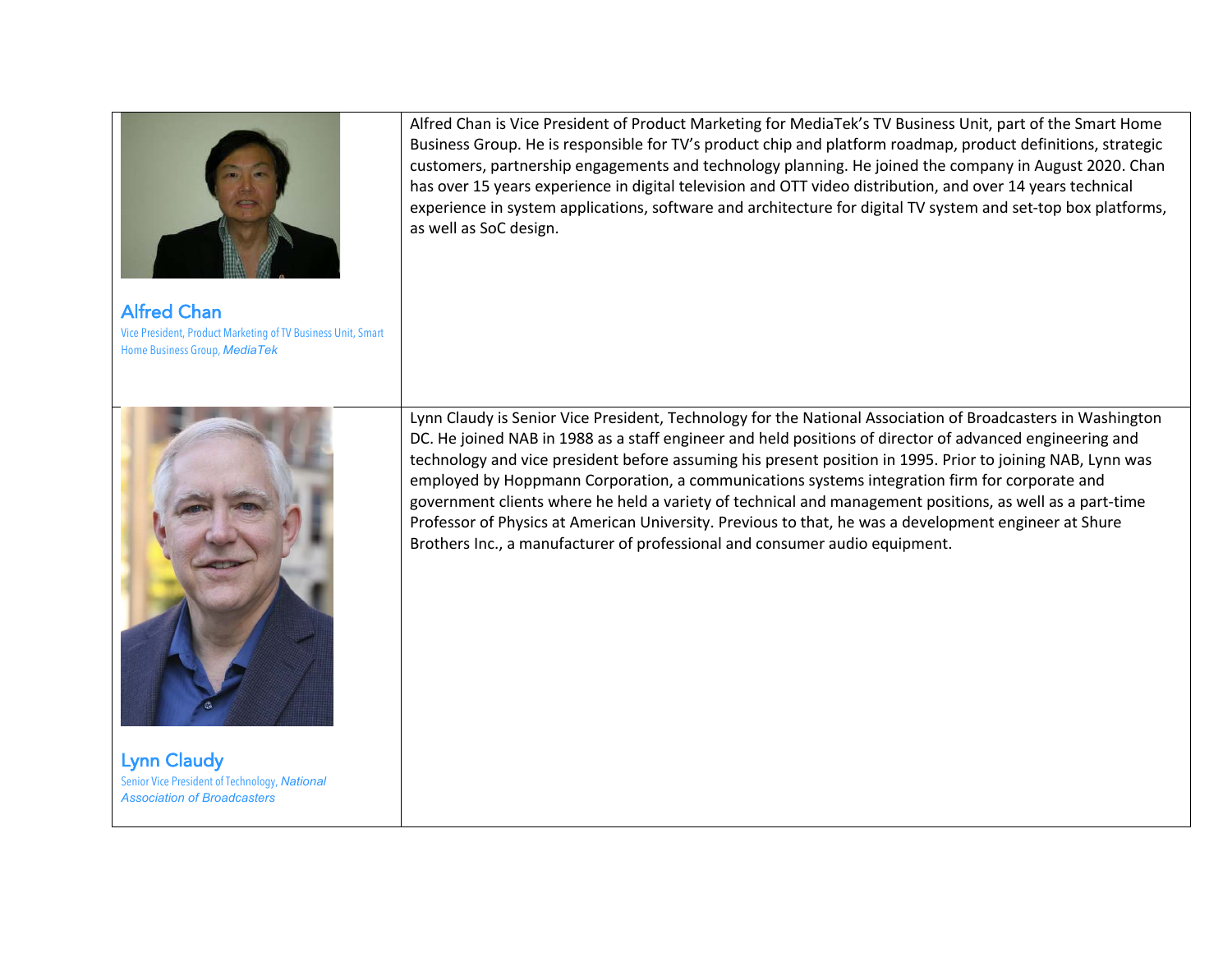

Mark Corl is the SVP of Emergent Technology Development at Triveni Digital, focusing on strategies to address the disruptive changes in TV technology caused by the continuing exponential advances in computing and networking. His recent focus has been directed toward media distribution innovation primarily leveraging the new capabilities offered by ATSC 3.0. Mark is an ATSC board member and contributes extensively to the ATSC efforts as the chair of the S38 Specialist Group on Interactive Environment and the chair of the India Implementation Team. Mark is also a contributing author to multiple standards within ATSC. During his 25 year tenure at Triveni Digital, Mark has led both product development efforts as well as custom projects. Prior to Triveni Digital, Mark had software engineering positions at Texas Instruments and Xerox Corporation. Mark holds a B.S. in Mathematics and Computer Science from Bucknell University.

*Triveni Digital*



Aldo Cugnini President, *AGC Systems LLC* Aldo Cugnini is President of AGC Systems LLC, a video and audio technology consulting firm, and is well known in the digital television industry. His clients have included Fortune-500 consumer electronics companies, television owner groups and stations, legal firms, market research and independent primary research firms. He has held various technical and management positions at Philips Electronics, CBS Laboratories, and other technology companies. He is currently involved in the rollout and ongoing development of the ATSC 3.0 system. His achievements include 14 patents in the fields of broadcasting and consumer electronics and is the author of numerous papers and other publications. He had a leadership role in the development of the ATSC 1.0 Digital Television System and had a key role in the specification, development and marketing of the Coupon-Eligible Digital Converter box. Aldo is a Member of the Advanced Television Systems Committee, is Chair of the ATSC Expert Group on ITU, and is Co-chair of the ITU-R Rapporteur Group on ATSC 3.0. He holds FCC Commercial and Amateur Radiotelephone Licenses.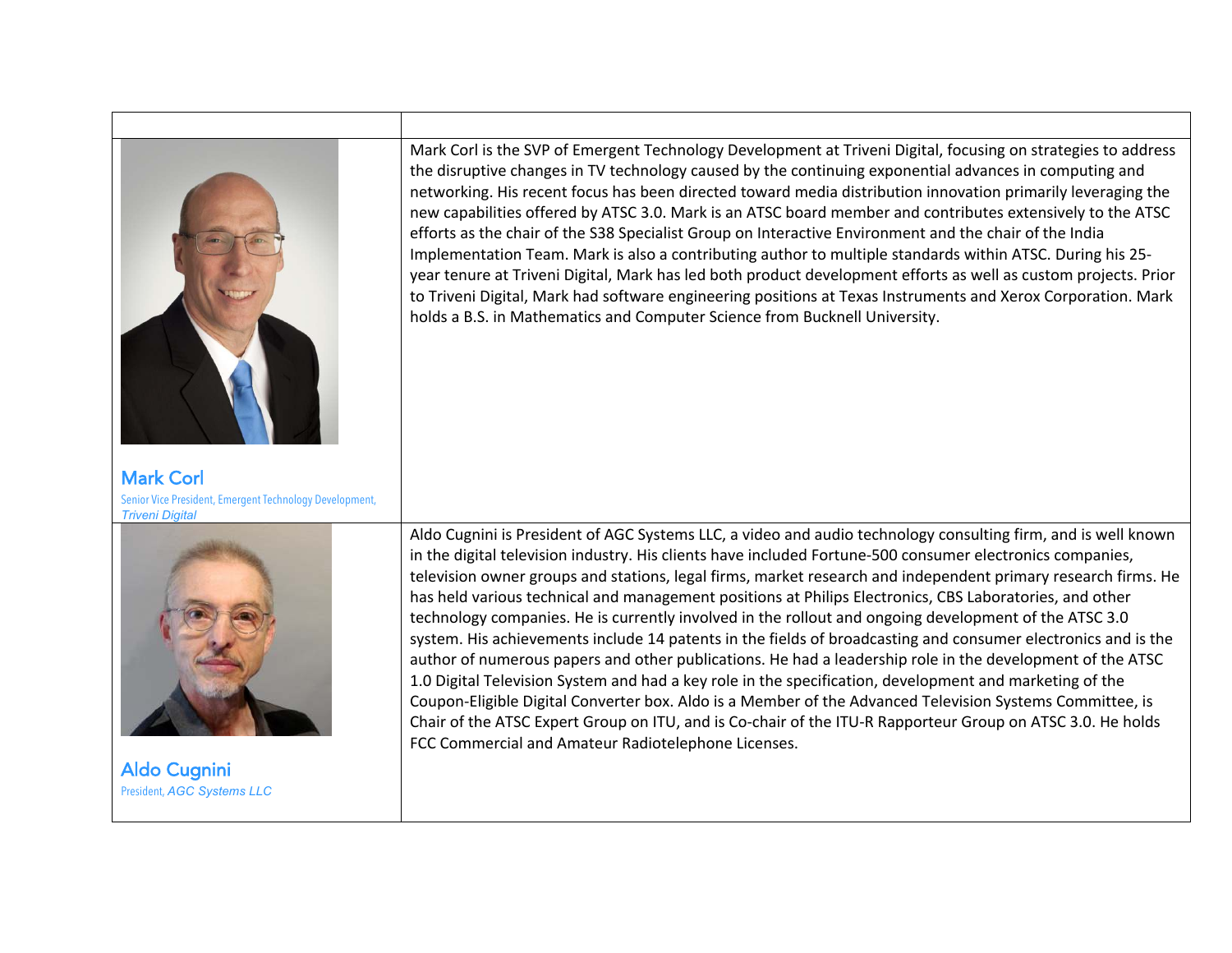| <b>Niem Dang</b><br>Senior Director, Emerging Technologies, ONE Media, LLC                                                      | Niem Dang is Senior Director for Emerging Technologies at ONE Media 3.0, a division of Sinclair Broadcast<br>Group. She is responsible for the evolution and enablement of Advanced Emergency Information (AEI)<br>services, content security, broadcast core network, and spectrum sharing services over NextGen Broadcast.<br>She is an active contributor at the ATSC Standard and AWARN; and is especially excited about implementing<br>innovative ways to deliver newsroom content and emergency information to cars and mobile devices. Niem<br>has an extensive experience in delivering interactive services through television infrastructure from her 16<br>years in the cable industry. She worked at Charter, SCTE, CableLabs, Time Warner Cable (now Charter) and<br>Comcast. Niem holds over twenty patents, a certificate from the SCTE-Tuck Executive Leadership Program by<br>Dartmouth, Innovation Bootcamp by CableLabs, three SAFe certifications, a BS degree in Computer Science at<br>the University of Maryland, and a BS degree in Biochemistry at the University of New Hampshire.                                                                                                                                                                                                                                                                                                    |
|---------------------------------------------------------------------------------------------------------------------------------|------------------------------------------------------------------------------------------------------------------------------------------------------------------------------------------------------------------------------------------------------------------------------------------------------------------------------------------------------------------------------------------------------------------------------------------------------------------------------------------------------------------------------------------------------------------------------------------------------------------------------------------------------------------------------------------------------------------------------------------------------------------------------------------------------------------------------------------------------------------------------------------------------------------------------------------------------------------------------------------------------------------------------------------------------------------------------------------------------------------------------------------------------------------------------------------------------------------------------------------------------------------------------------------------------------------------------------------------------------------------------------------------------------------|
| Nilanjana Buju Dasgupta<br>Principal Investigator, Implicit Social Cognition Lab,<br><b>University of Massachusetts Amherst</b> | Nilanjana (Buju) Dasgupta is a Professor of Psychology and the Director of the Institute of Diversity Sciences at<br>the University of Massachusetts Amherst. She received her Bachelor's Degree in psychology and neuroscience<br>from Smith College and a PhD in social psychology from Yale University. She is a leader in research on implicit<br>bias. Her work emphasizes the plasticity of implicit bias—identifying the ways in which changes in local<br>situations modify people's implicit attitudes, beliefs, and behavior. She is passionate about using the science of<br>implicit bias to tackle real world social problems by designing and testing the impacts of psychological<br>interventions both in the lab and also in naturally existing settings. Her research has been funded by the<br>National Science Foundation, National Institutes of Health, and featured in the New York Times, The Atlantic,<br>Boston Globe, National Public Radio, Wired, Slate, Boston Globe, Scientific American Mind, among others.<br>Dasgupta's work has been recognized by the Hidden Bias Research Prize from the Kapor Center for Social<br>Impact in Silicon Valley, the Application of Personality and Social Psychology Award from the Society for<br>Personality & Social Psychology, and by the UMass Chancellor's Award for Outstanding Accomplishments in<br>Research and Creative Activity. |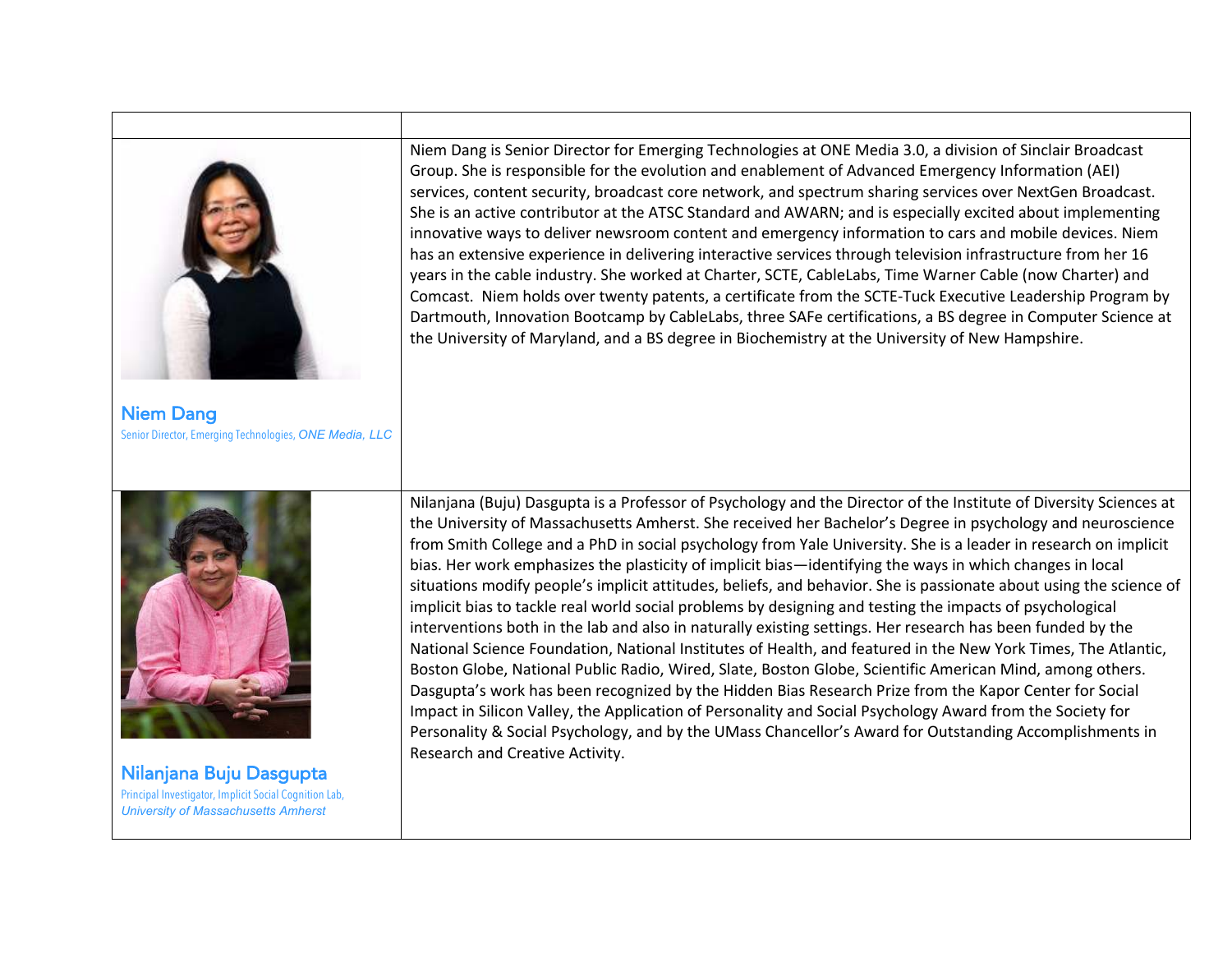

Rick Ducey Managing Director, *BIA Advisory Services*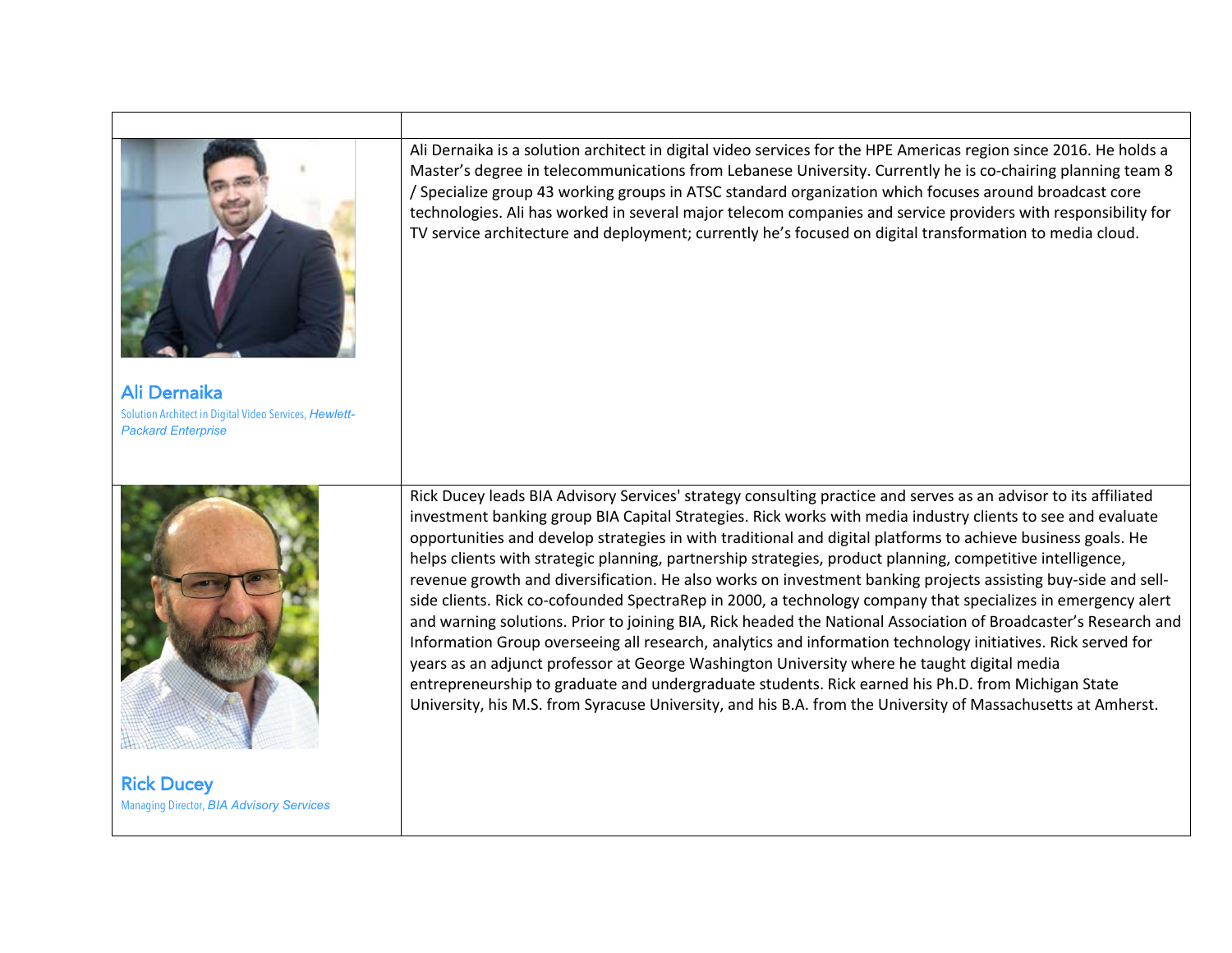

Luke Fay Senior Manager Technical Standards, *Sony Home Entertainment & Sound Products - America*

Luke Fay is a Senior Manager Technical Standards for Sony Home Entertainment & Sound Products -America. Currently he is involved with the development of the next generation of broadcast television in a variety of standards organizations and their efforts to educate members of the new possibilities available with ATSC 3.0. He has over 20 years of experience in digital communications systems engineering and receiver design. He received a BS in Electrical Engineering from University of Arizona and an MS degree in Electrical Engineering from National Technological University. He has been granted over 13 patents in the area of Digital Signal Processing. Luke is currently serving as Chairman of the Advanced Television Systems Committee (ATSC) Technology Group 3 (TG3). He is also the recipient of the 2015 Bernard J Lechner Award for technical and leadership contributions to the ATSC. He became a SMPTE Fellow in 2018.



Robert Foster President & CEO, *Auton* 

Bob Foster is President and CEO of Auton, a developer of new technologies and services for connected vehicles. He was the founder of Wavtrace, the first company to develop and deploy time division duplex (TDD) in broadband access systems in the 10 to 40 GHz bands. After Wavtrace was acquired by Harris (HRS) in 2000, he continued as Chief Scientist where he directed the regulatory and standards team that founded WiMax and successfully lobbied ETSI and the IEEE to include TDD in millimeter wave access standards worldwide. He has worked in wireless technology development for Motorola and Boeing. More recently he was SVP of Engineering at Kymeta, a maker of metamaterials-based scanning antennas. He has developed wireless technologies and products ranging from consumer handsets to large scale systems and holds numerous patents.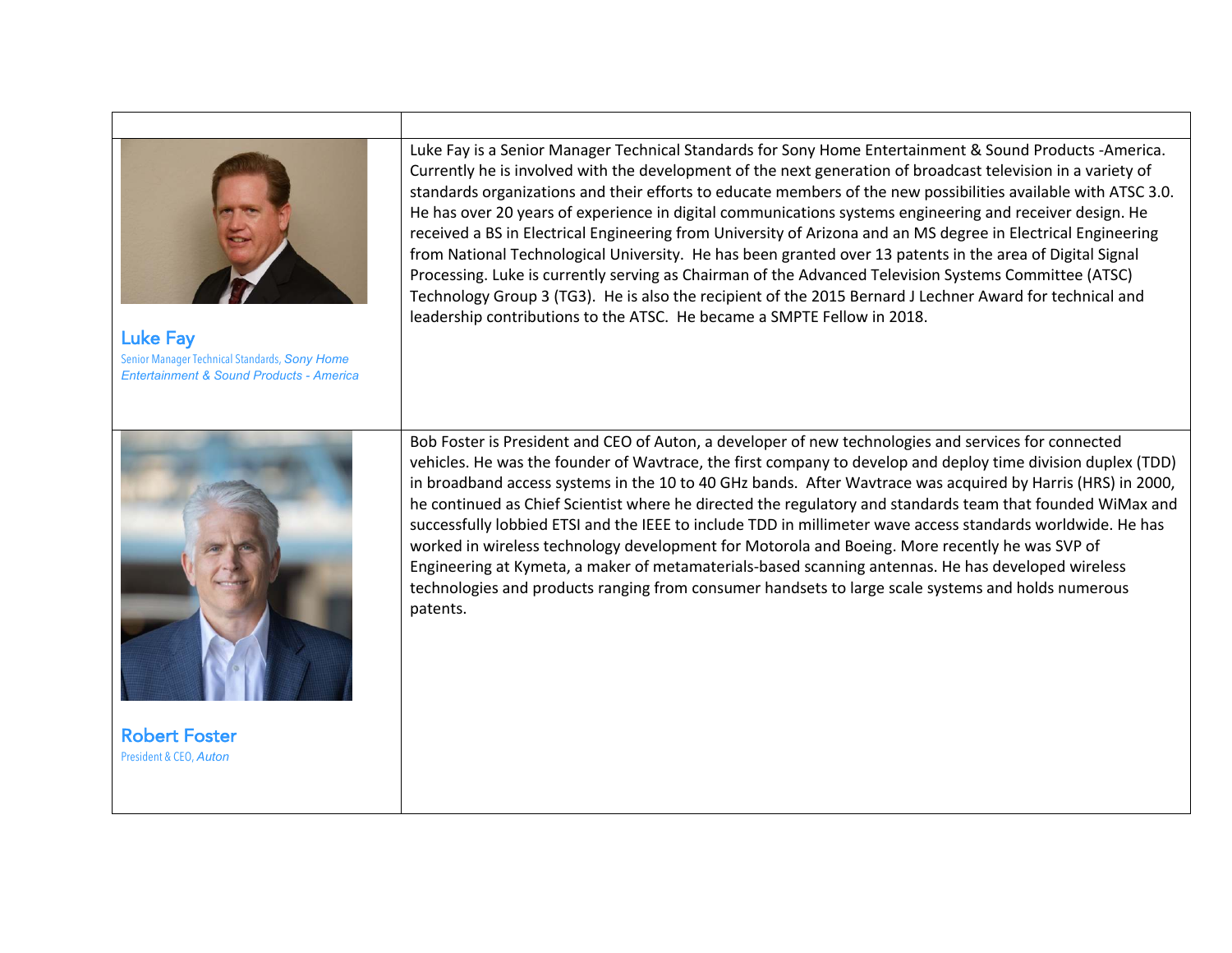

Richard Friedel Board Chair, *ATSC*

Representing Pearl TV, Richard Friedel was most recently EVP of Engineering, Operations and Technology at Fox Television Stations, where he drove the ATSC 3.0 efforts. His previous role as EVP Technology & Broadcast Strategy for 21st Century Fox saw him shepherd long-term technology strategy and day-to-day operations for the Fox Network Center in Los Angeles and the Fox Houston Technical Operations Center, home of Fox Sports' regional networks, and provided technical support for 14 regional production centers. Before joining FOX, Friedel served in various positions at Capital Cities/ABC, NBC News and local television stations. He is the former Chair of the Advanced Television Systems Committee (ATSC) and he serves as President of the Video Services Forum. He is a fellow of the Society of Motion Picture and Television Engineers and a member of the Audio Engineering Society, Institute of Electrical and Electronics Engineers, Society of Broadcast Engineers and Society of Cable Television Engineers. Friedel was honored by the National Association of Broadcasters with the 2015 NAB Engineering Achievement Award, bestowed to individuals nominated by their peers for significant contributions to advancing the state of the art in broadcast engineering. In 2018 he received an Emmy for lifetime achievement from the National Academy of Television Arts & Sciences. Richard Friedel is serving as President of NABA.



Richard Glosser Head of Business Development, *Verance Corporation* Richard Glosser, Head of Business Development at Verance Corporation, is a senior digital media executive with significant leadership experience developing and driving innovations across broadcast television, cable, digital, streaming, social and mobile media. In his role at Verance, Glosser oversees business development efforts amongst broadcasters, cable networks, sportsbooks, data companies and other media companies for Aspect, the innovative technology helping to power the ATSC 3.0 NextGen TV broadcast standard that enables audience measurement, interactive content applications such as sports betting and predictive games, and advanced advertising. Prior to Verance, Glosser was President of Hilltop Digital, where he acted as an advisor and strategist for leading media and technology companies such as ABC News, Trendrr (now part of Twitter), ION Media, SpotX, Immersion and Corbis Entertainment to name a few. During his tenure as Executive Director of Emerging Media for Condé Nast Digital, Glosser led the company's video, mobile and emerging media initiatives, earning a NY Emmy and developing the company's first online video production and distribution efforts. Before joining Condé Nast, Glosser held a senior role at CSTV: College Sports Television (now CBS Sports Network) and was the founder and leader of Sony Pictures Entertainment's early digital efforts. Glosser earned a BS from the University of Pennsylvania and an MBA from the Columbia Business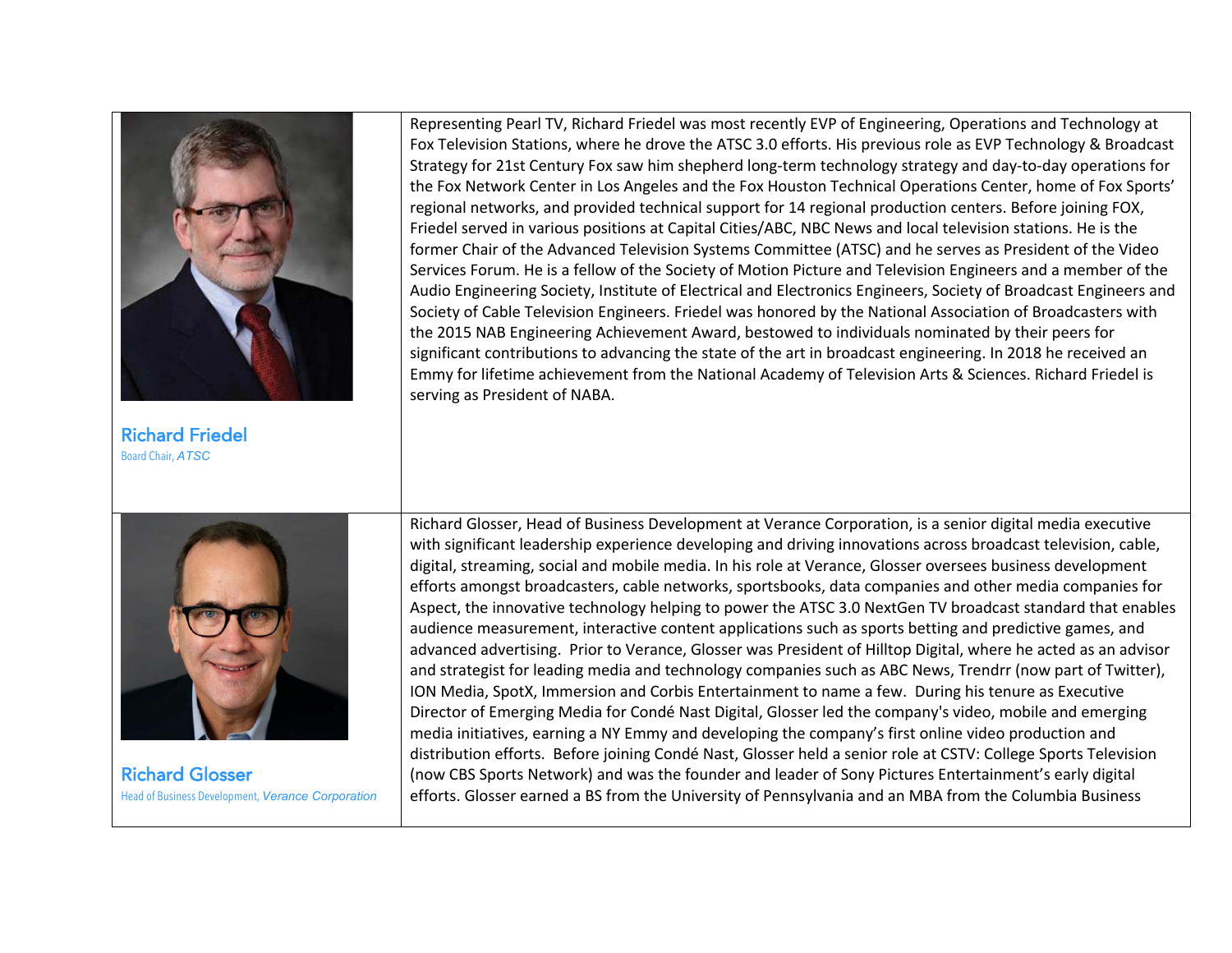|                                                                                  | School. He has spoken on numerous panels, including TVOT, Digital Hollywood, VideoNuze, NAB, NATPE and<br>Streaming Media.                                                                                                                                                                                                                                                                                                                                                                                                                                                                                                                                                                                                                                                                                                                                                                                                                                                                                                                                                     |
|----------------------------------------------------------------------------------|--------------------------------------------------------------------------------------------------------------------------------------------------------------------------------------------------------------------------------------------------------------------------------------------------------------------------------------------------------------------------------------------------------------------------------------------------------------------------------------------------------------------------------------------------------------------------------------------------------------------------------------------------------------------------------------------------------------------------------------------------------------------------------------------------------------------------------------------------------------------------------------------------------------------------------------------------------------------------------------------------------------------------------------------------------------------------------|
|                                                                                  | Mrs. Grant joined TVJ in 2006 as Marketing and Sales Manager. She has more than twenty years experience in<br>the field of media. As Marketing and Sales Manager, Mrs. Grant leads a team of Marketing and Sales<br>Executives who are responsible for partnering with clients to develop media plans and media buys that provide<br>high value opportunities for advertisers who are seeking to find, attract and persuade relevant audiences to<br>purchase their products. Using the first class programming options that are on the TVJ platform, Mrs. Grant<br>and her team help clients define and utilize important brand and product opportunities, ranging from mass<br>market "catch all" to niche targeting strategies. Mrs. Grant leads the TVJ Marketing and Sales team in<br>partnering with clients to create efficient and effective media buys that offer a variety of options for each<br>client who needs to target specific market segments to stimulate the purchase of their products, to build<br>brand awareness, and to maintain their brand's image. |
| <b>Claire Grant</b><br>General Manager Broadcast Services, Television Jamaica    |                                                                                                                                                                                                                                                                                                                                                                                                                                                                                                                                                                                                                                                                                                                                                                                                                                                                                                                                                                                                                                                                                |
|                                                                                  | Bill Hague serves as Executive Vice President in the Media Strategy Group at Magid. As Executive Vice<br>President, Bill has oversight of Magid's local media and publishing practices that works with local media<br>properties, such as TV stations, radio stations and newspapers. In addition to managing corporate<br>relationships and business development efforts during his tenure at Magid, Bill has served as the lead<br>consultant with clients as diverse as NBC, Hubbard Radio, Canadian Broadcasting Company, McDonald's,<br>University of Notre Dame, Mayo Clinic, Jacksonville Jaguars, and Onex, among others. Bill spearheaded the<br>development of several innovative service offers including Magid's local advertising effectiveness research<br>efforts. The impressive team that Hague has built continues to lead Magid into the revenue generation side of<br>the traditional media business as well as on the digital side of local media. He also led Magid's major expansion<br>into Canada.                                                    |
| <b>Bill Hague</b><br>Executive Vice President in the Media Strategy Group, Magid |                                                                                                                                                                                                                                                                                                                                                                                                                                                                                                                                                                                                                                                                                                                                                                                                                                                                                                                                                                                                                                                                                |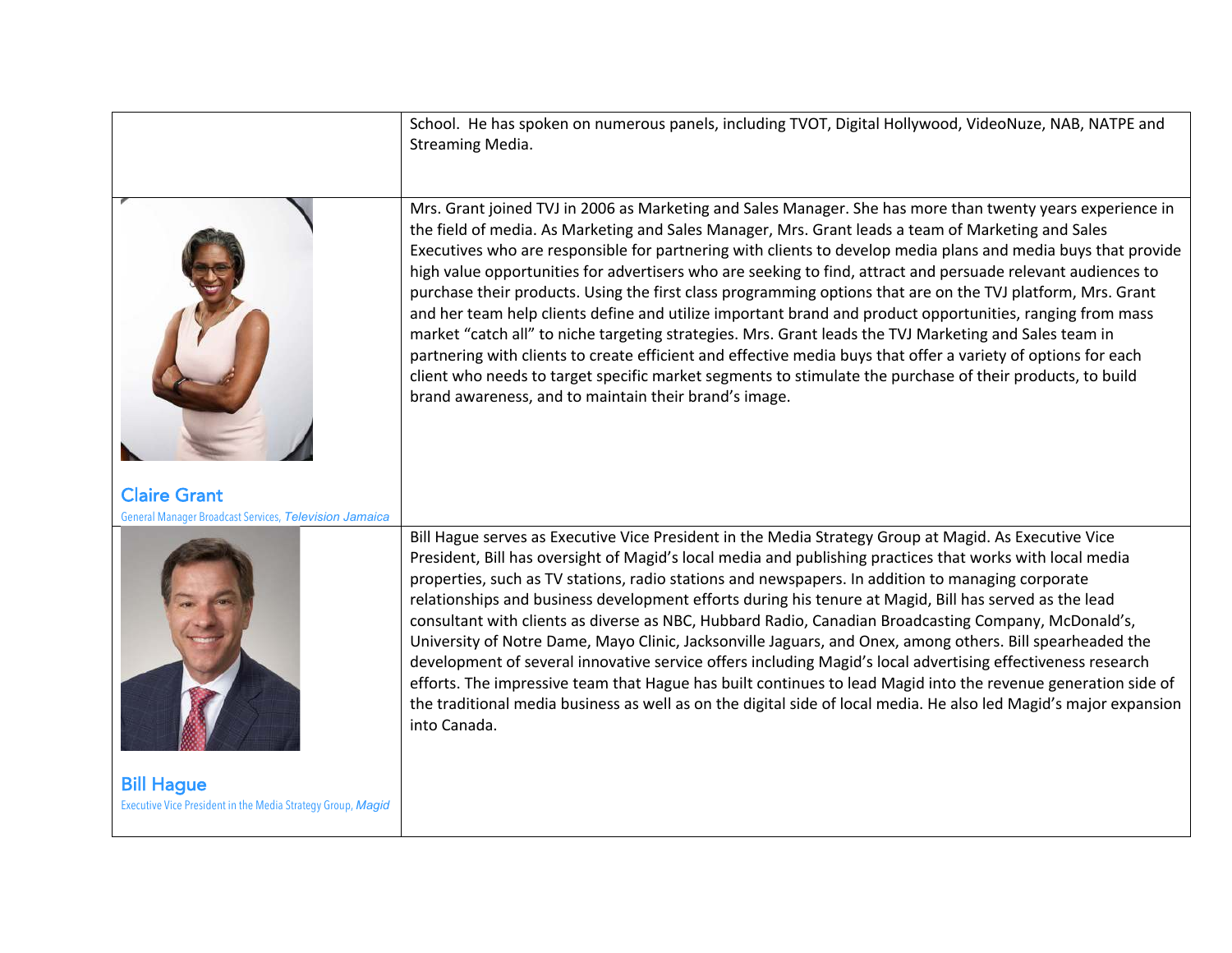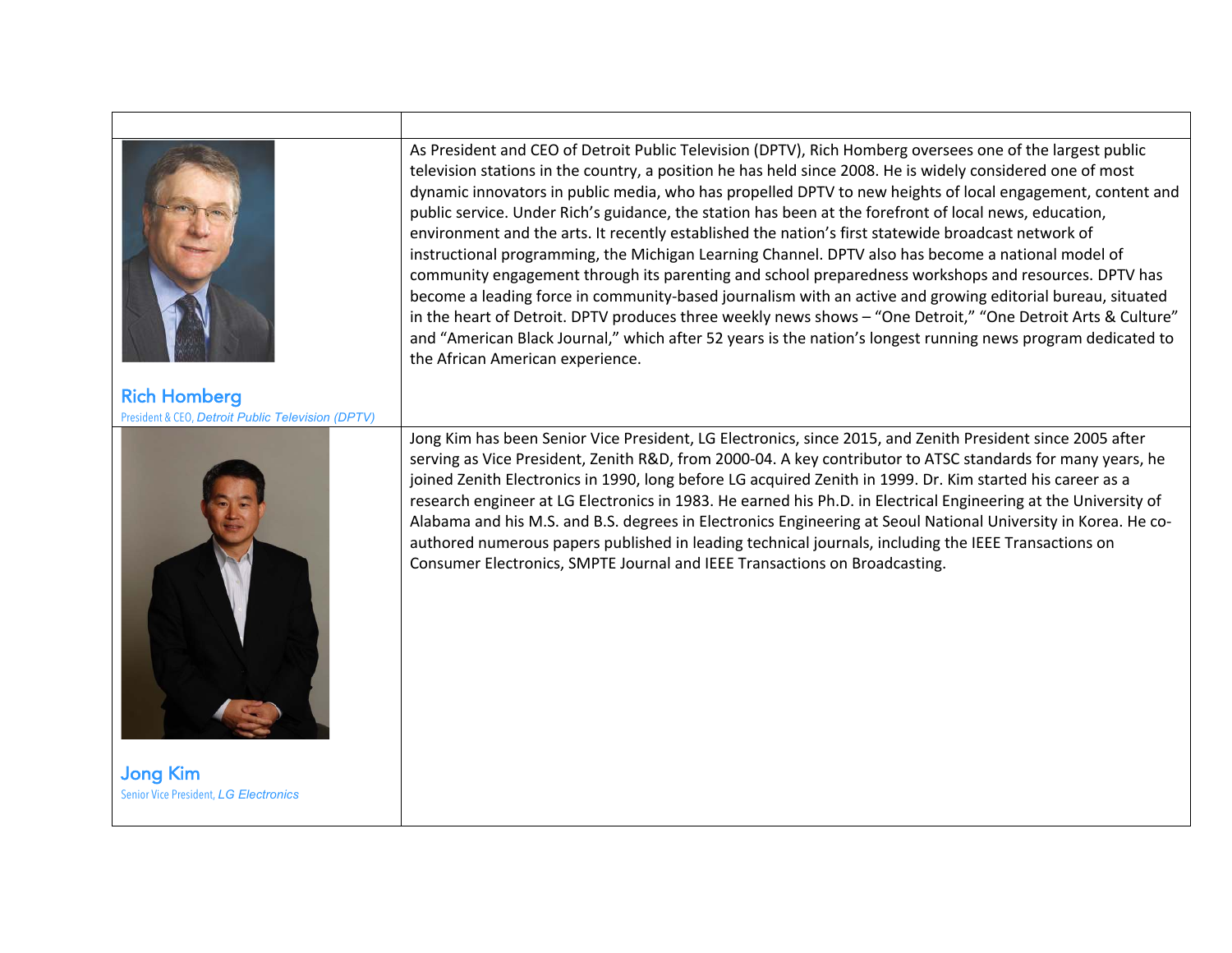

Chandra Kotaru Founder & CEO, *Gaian Group - Gaian Solutions*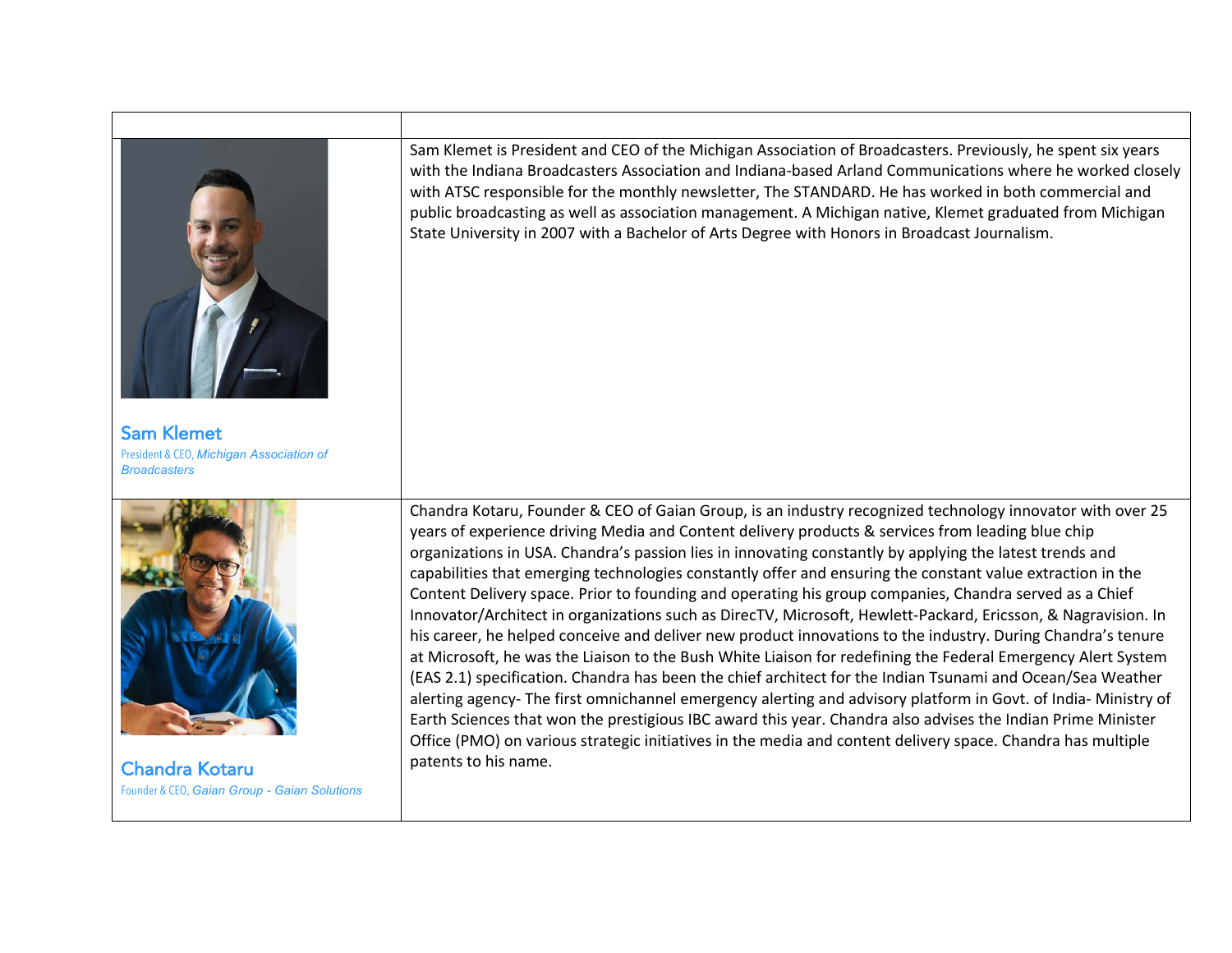| <b>Roger Lanctot</b><br>Director, Automotive Connected Mobility, Strategy<br><b>Analytics</b> | As Director of Automotive Mobility in the Global Automotive Practice, Roger Lanctot has a powerful voice in<br>the definition of future trends in automotive safety, powertrain, and infotainment systems. Roger draws on<br>more than 30 years' experience in the technology industry as an analyst, journalist, and consultant. Roger has<br>conducted and participated in major industry studies, created new research products and services, and<br>advised clients on strategy and competitive issues throughout his career. Roger is a prolific blogger and<br>frequent keynote speaker at industry events. He is on the advisory boards of AutomobilityLA (part of the L.A.<br>Auto Show) and the ITU's Future Networked Car event. Roger's industry leadership has been recognized by<br>induction in the TU-Auto Hall of Fame (Informa). Roger holds an AB in English from Dartmouth College. |
|-----------------------------------------------------------------------------------------------|--------------------------------------------------------------------------------------------------------------------------------------------------------------------------------------------------------------------------------------------------------------------------------------------------------------------------------------------------------------------------------------------------------------------------------------------------------------------------------------------------------------------------------------------------------------------------------------------------------------------------------------------------------------------------------------------------------------------------------------------------------------------------------------------------------------------------------------------------------------------------------------------------------|
| <b>John Lawson</b><br><b>Executive Director, AWARN Alliance</b>                               | John Lawson is President of Convergence Services, Inc, a consulting firm focused on "techno-political strategy"<br>for spectrum, climate resilience, intelligent transportation, and Next Generation TV. He's also co-founder of<br>America's Emergency Network, LLC, which integrates ATSC 3.0 rich-media with the existing Alert FM network.<br>Through his firm John serves as Executive Director of the Advanced Warning and Response Network (AWARN)<br>Alliance, an international coalition of broadcasting, consumer electronics, and professional tech companies.<br>The Alliance is leveraging NextGen TV (ATSC 3.0) to develop an advanced system for emergency alerting, news,<br>and information, increasingly important as our societies respond to the effects of climate change.                                                                                                        |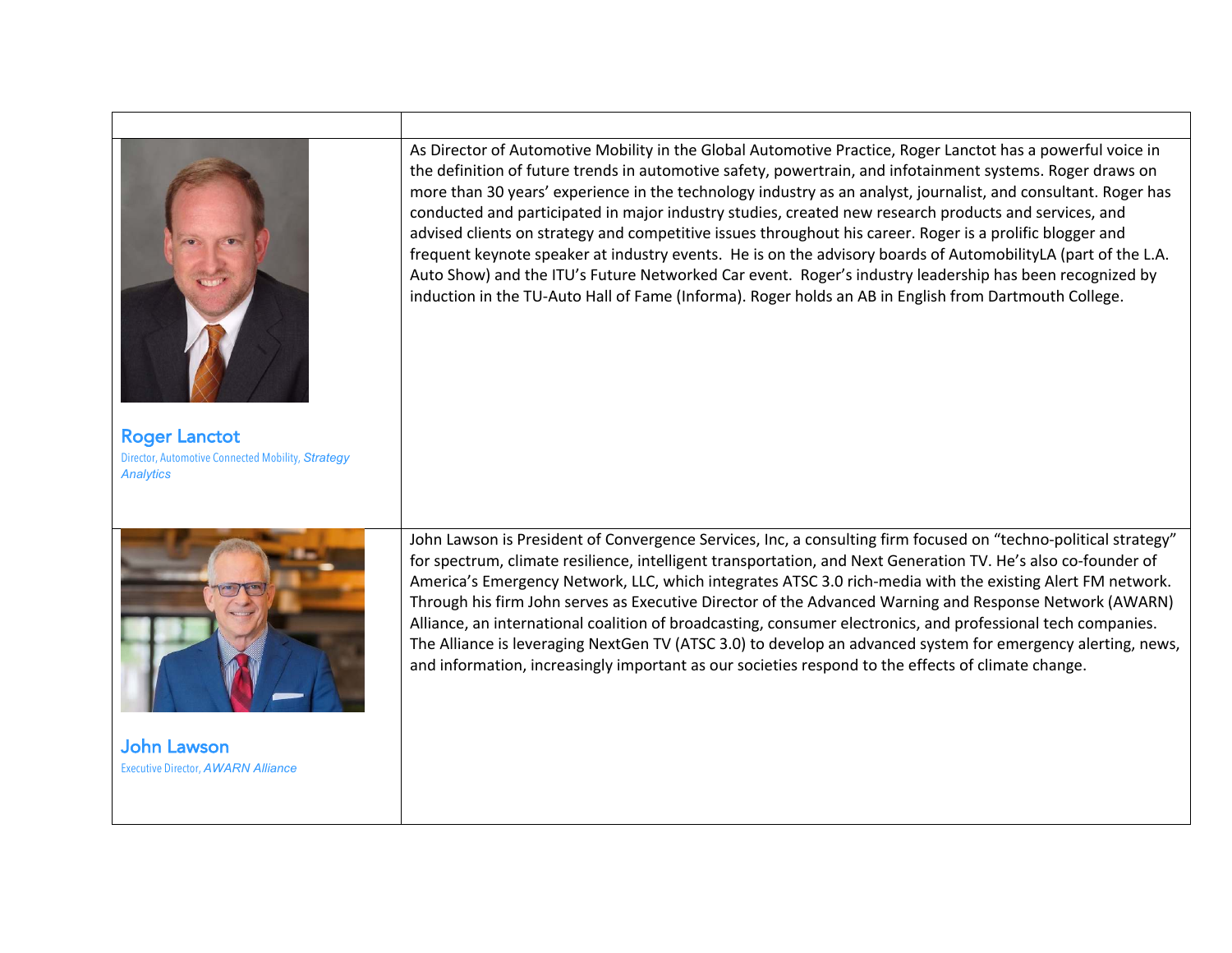

Curtis LeGeyt President & CEO, *National Association of Broadcasters* 



Shawn Makhijani Senior Vice President of Business Development and Strategy, *NBCUniversal Television & Streaming and NBC Spot On*

Curtis LeGeyt is the president and CEO of the National Association of Broadcasters. In this role, he serves as the chief advocate for America's free, local television and radio broadcasters. He previously served as the chief operating officer of the association before assuming his current role in January 2021. Prior to that, Curtis served as the executive vice president, Government Relations, from 2015-2020. Curtis also serves on the Board of Directors of the NAB Leadership Foundation and the Broadcasters Foundation of America. During his time at NAB, Curtis has led several highly successful efforts to advocate for laws that strengthen broadcasters' ability to innovate and serve their communities. This includes permanent reauthorization of the Satellite Television Extension and Localism Act Reauthorization (STELAR), inclusion of \$1 billion in RAY BAUM's Act to reimburse stations impacted by the spectrum auction repack, and successful passage of the Music Modernization Act.

Shawn Makhijani is the Senior Vice President of Business Development and Strategy for NBCUniversal Television & Streaming and NBC Spot On – an advanced video advertising business launched by the NBCUniversal Local division that is designed for local/regional CTV and OTT advertisers. In this role, Makhijani is responsible for business development and strategy across NBCUniversal with a focus on the broadcast businesses including NBCUniversal Local, NBC Affiliate Relations. He works with TV, digital and sales leaders to create strategies and identify opportunities for growth through strategic alliances, partnerships, mergers and acquisitions and organic business creation. Makhijani also runs NBCUniversal Local's NBC Spot On business and manages sales strategy for NBCUniversal Local's local and regional sales businesses. NBCUniversal Local includes 42 NBC/Telemundo owned stations and their associated digital platforms, 7 regional sports networks, regional news network NECN, a robust digital out-of-home group, national multicast networks NBCLX, COZI TV and TeleXitos, and the division's in-house production, marketing and promotions companies.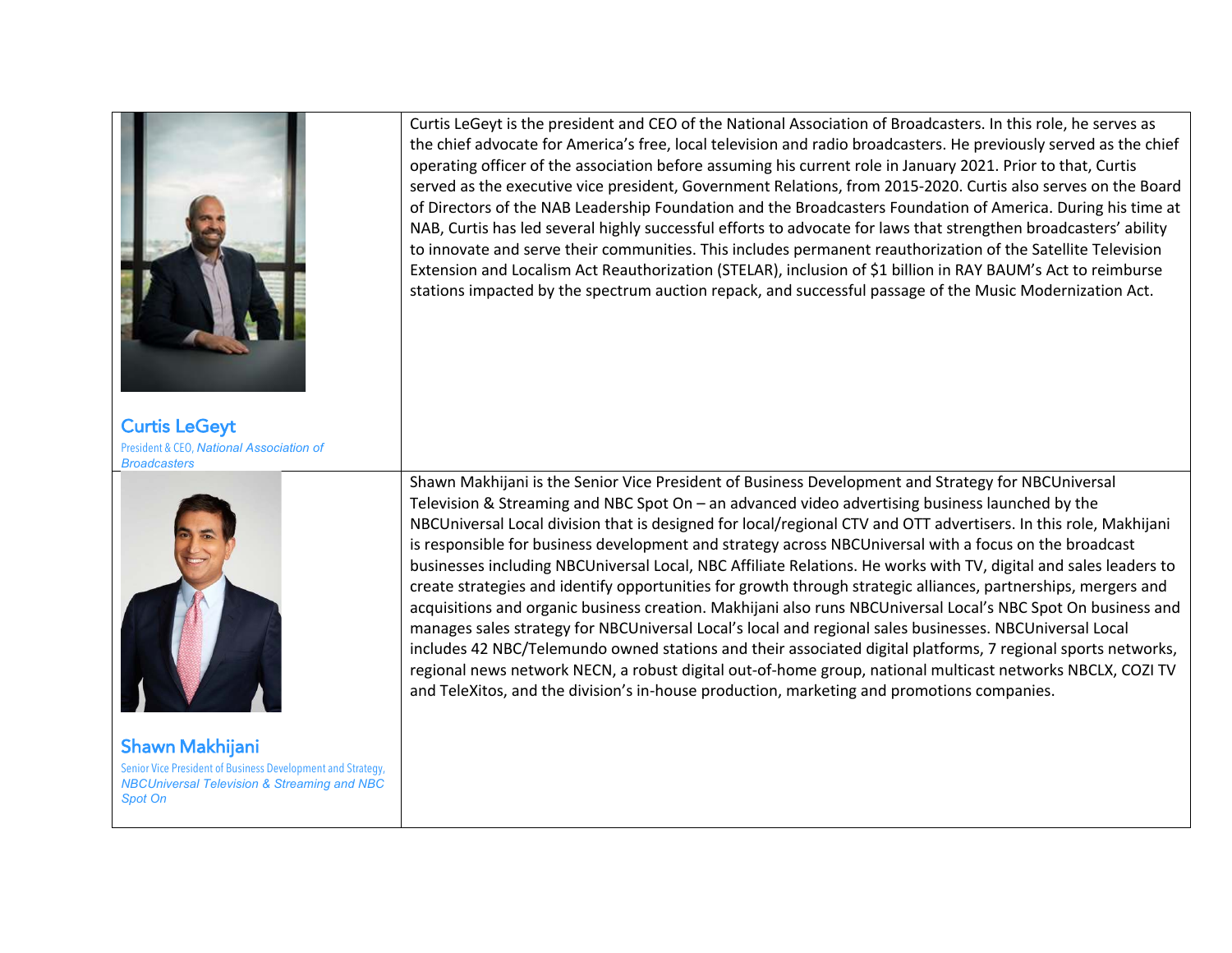| <b>Brian Markwalter</b><br>Senior Vice President of Research and Standards, Consumer<br><b>Technology Association (CTA)</b> | Brian Markwalter is senior vice president of research and standards for the Consumer Technology Association<br>(CTA)™, the preeminent trade association promoting growth in the \$505 billion U.S. consumer technology<br>industry. CTA also owns and produces CES® - the most influential tech event in the world. Markwalter is<br>responsible for CTA's extensive consumer research, market data and forecasting capability, and CTA's ANSI-<br>accredited standards development program which develops technical standards used in millions of products<br>every year. |
|-----------------------------------------------------------------------------------------------------------------------------|----------------------------------------------------------------------------------------------------------------------------------------------------------------------------------------------------------------------------------------------------------------------------------------------------------------------------------------------------------------------------------------------------------------------------------------------------------------------------------------------------------------------------------------------------------------------------|
| <b>Imran Maskatia</b><br>Vice President of Product Development, Evoca TV                                                    | Imran has spent over 20 years designing, developing, and deploying consumer video products for broadcasters<br>and service providers like Comcast, Verizon, AT&T, etc. Previously, he led Ooyala's global engineering teams.<br>Before that, Imran built Redbox's streaming video initiatives as VP of Product for Redbox Instant and held<br>various engineering leadership roles at Microsoft's TV product groups, including WebTV and Mediaroom.<br>Imran also advises and invests in startups.                                                                         |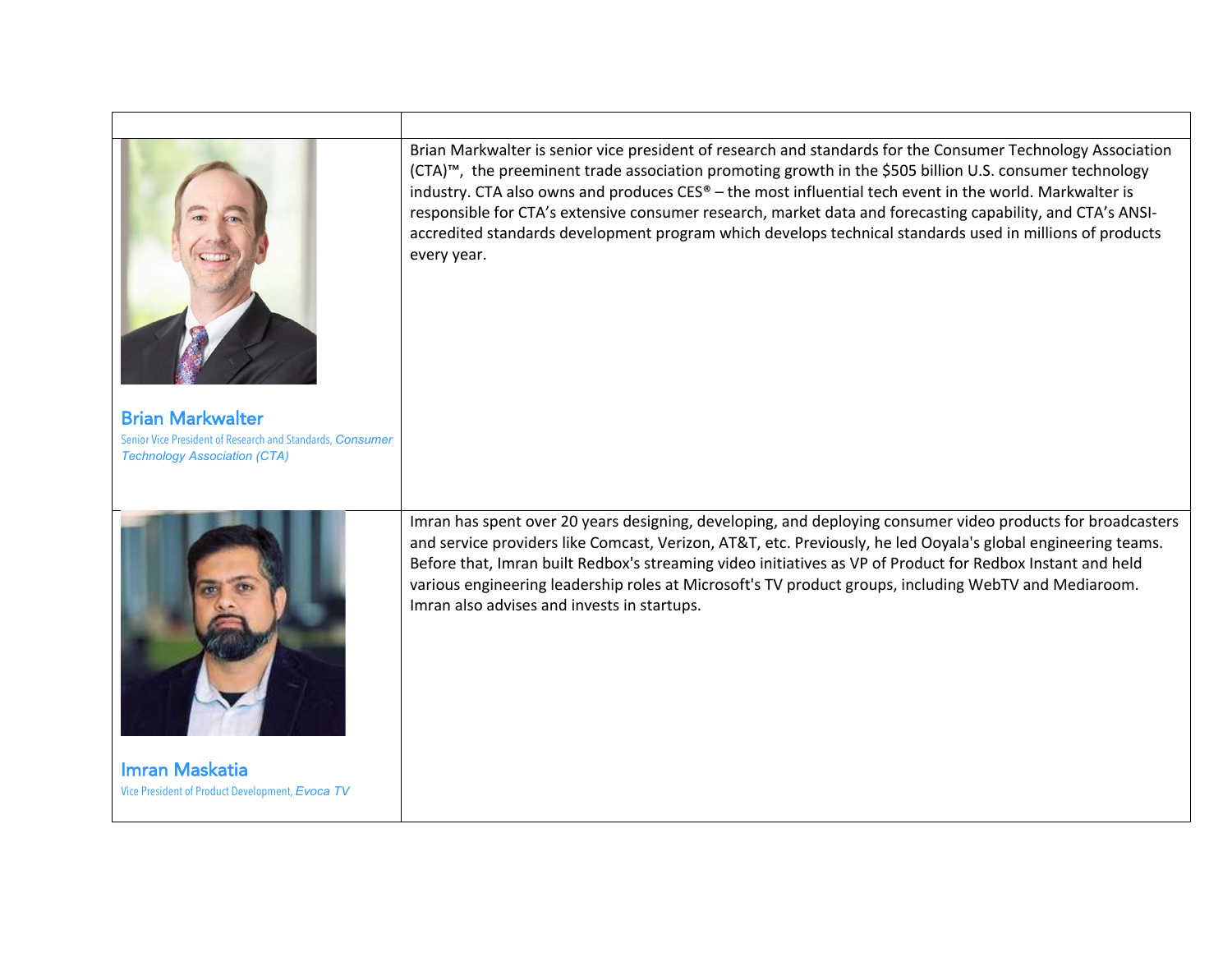|                                                                | Jamie Meyer, Solutions Architect Product Manager, is a Senior Technology Leader, managing the development<br>of market-driven solutions in media. Jamie defines and designs future systems for broadcast,<br>telecommunications, and MVPD organizations. In addition, he serves as the Coherent Logix ATSC<br>representative, with seats on multiple technical groups. Jamie has served as a leader in the technology sector<br>for over 30 years, with notable speaking engagements including NAB, SMPTE and Broadcast Asia among<br>others.                                                                                                                                                                                                                                                                                         |
|----------------------------------------------------------------|---------------------------------------------------------------------------------------------------------------------------------------------------------------------------------------------------------------------------------------------------------------------------------------------------------------------------------------------------------------------------------------------------------------------------------------------------------------------------------------------------------------------------------------------------------------------------------------------------------------------------------------------------------------------------------------------------------------------------------------------------------------------------------------------------------------------------------------|
| <b>Jamie Meyer</b>                                             |                                                                                                                                                                                                                                                                                                                                                                                                                                                                                                                                                                                                                                                                                                                                                                                                                                       |
| Solutions Architect Product Manager, Coherent Logix            |                                                                                                                                                                                                                                                                                                                                                                                                                                                                                                                                                                                                                                                                                                                                                                                                                                       |
| <b>Myra Moore</b><br><b>President, Digital Tech Consulting</b> | Myra Moore is the president of Digital Tech Consulting, a market intelligence and consulting firm that<br>researches and analyzes the digital video market. Myra has spent more than 25 years covering the digital TV<br>market as a market analyst, journalist and consultant. Through DTC's Digital TV Transition Group, Myra and her<br>team have provided analog-to-digital TV transition services to broadcast regulators in countries such as Israel,<br>Curacao, Jamaica, and St. Maarten. She has also co-authored broadcaster implementation studies for next-<br>generation TV platforms, transitions to new spectrum assignments, and ATSC 3.0 consumer receiver forecasts.<br>She regularly speaks at digital TV industry conferences for organizations such as the DVB Project, the EBU, the<br>CBU, and the ATSC Forum. |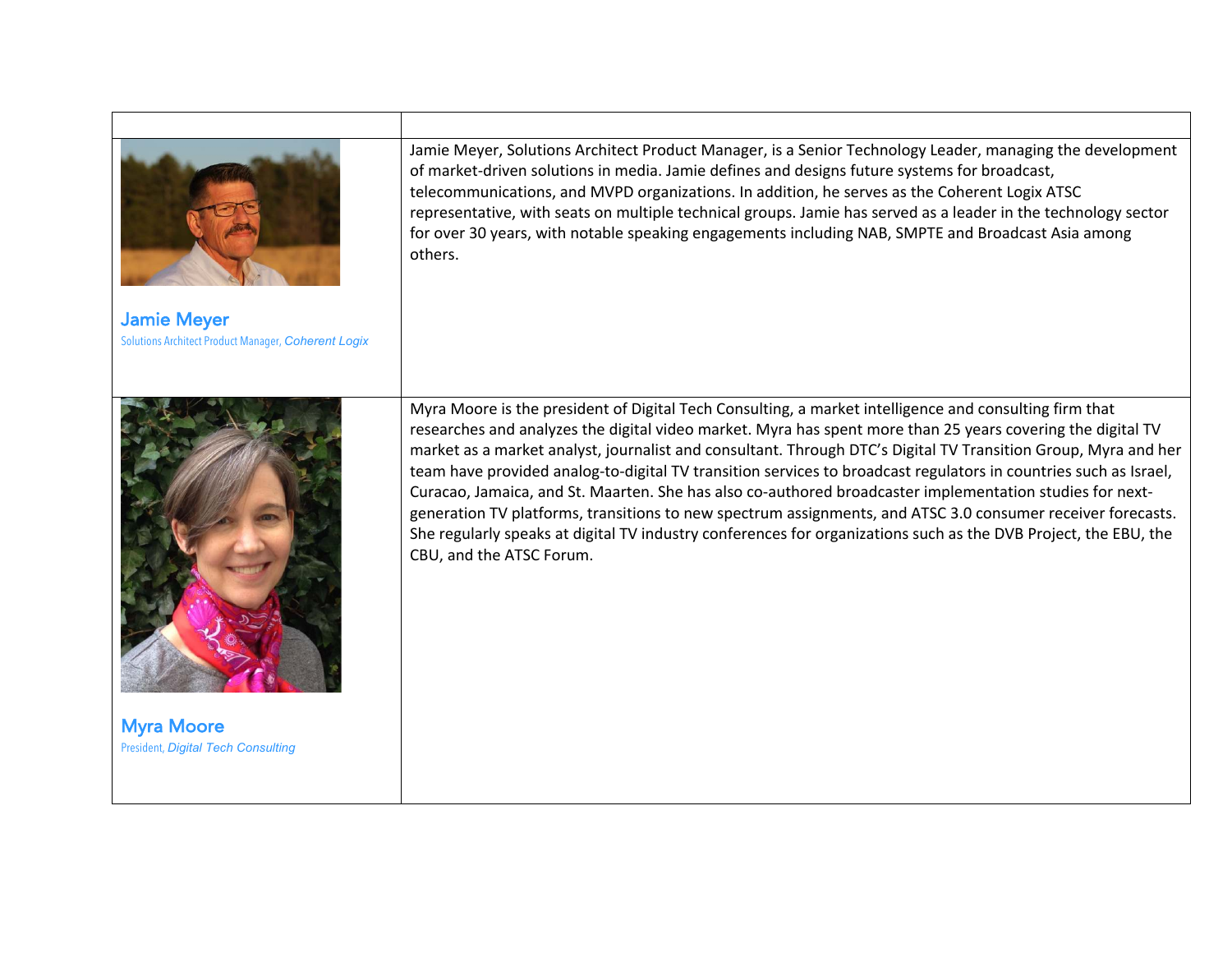| <b>Maria Myers-Hamilton</b>                           | Dr. Maria Myers-Hamilton has been a pioneer in the Telecommunications field for over 30 years and is on a<br>mission to improve coverage and connectivity for the digitally under-served citizens of Jamaica. From her<br>current position as Managing Director at the Spectrum Management Authority (SMA), she maintains a birds-<br>eye view of the country's ever-expanding canopy of communication technology and spearheads initiatives that<br>broaden and bolster digital accessibility where it matters most. Her pursuits are grounded in the principles of<br>education and the advancement of human knowledge and understanding. Holding a Doctorate in Education<br>(Ed. D) in Instructional Technology & Distance Learning from the Nova Southeastern University's Fischler<br>School of Education, Maria currently serves as the vice chairwoman of the Caribbean Telecommunications<br>Union (CTU) Task Force, an inter-governmental organization dedicated to supporting the development of the<br>Caribbean information and communications technologies (ICT) sector. She is also Sub-Committee Chairwoman<br>in the National Council on Education, which seeks to facilitate a more effective education process in Jamaica.<br>She is also the Director of the Jamaica Autism Support Association, Commisioner at the Broadcasting<br>Commision of Jamaica and Trustee Chairperson of the e-Gov Jamaica Pension Fund.                                                                                                                                                                                                                                                                                                           |
|-------------------------------------------------------|---------------------------------------------------------------------------------------------------------------------------------------------------------------------------------------------------------------------------------------------------------------------------------------------------------------------------------------------------------------------------------------------------------------------------------------------------------------------------------------------------------------------------------------------------------------------------------------------------------------------------------------------------------------------------------------------------------------------------------------------------------------------------------------------------------------------------------------------------------------------------------------------------------------------------------------------------------------------------------------------------------------------------------------------------------------------------------------------------------------------------------------------------------------------------------------------------------------------------------------------------------------------------------------------------------------------------------------------------------------------------------------------------------------------------------------------------------------------------------------------------------------------------------------------------------------------------------------------------------------------------------------------------------------------------------------------------------------------------------------------------|
| Managing Director, Spectrum Management Authority      |                                                                                                                                                                                                                                                                                                                                                                                                                                                                                                                                                                                                                                                                                                                                                                                                                                                                                                                                                                                                                                                                                                                                                                                                                                                                                                                                                                                                                                                                                                                                                                                                                                                                                                                                                   |
| Jamaica<br><b>Madeleine Noland</b><br>President, ATSC | Madeleine Noland is the President of the Advanced Television Systems Committee Inc. A 15-year industry<br>veteran who is widely respected for her consensus-building leadership style, she chaired the technology group<br>that oversees the ATSC 3.0 next-generation broadcast standard before being named ATSC President in May<br>2019. Previously, she chaired various ATSC 3.0-related specialist groups, ad hoc groups and implementation<br>teams since 2012. Noland began her career in the television industry in 2004 with Backchannelmedia Inc., an<br>interactive television technology developer. It was during her work there that she first became involved in<br>ATSC projects. In 2012, she moved on to product and project management roles at Telvue Corp. before joining<br>LG Electronics CTO's office in 2013. Noland represented LG in a variety of industry organizations for over six<br>years. She received TV NewsCheck's "2019 Futurist" Women in Technology Award and was named one of<br>2018's "Powerful Women in Consumer Technology" by Dealerscope magazine. In 2016, she received the<br>ATSC's highest technical honor, the Bernard J. Lechner Outstanding Contributor Award recognizing her<br>leadership related to the development of ATSC 3.0 Next Gen TV. Credited on three U.S. patents for television<br>technology, Noland is a member of the Society of Motion Picture and Television Engineers, the Society of<br>Cable Telecommunications Engineers, and the Institute of Electrical and Electronics Engineers - Broadcast<br>Technology Society. Noland graduated cum laude from the University of Massachusetts. She enjoys travel, and<br>she plays keyboards in a band called "Brave Pursuit." |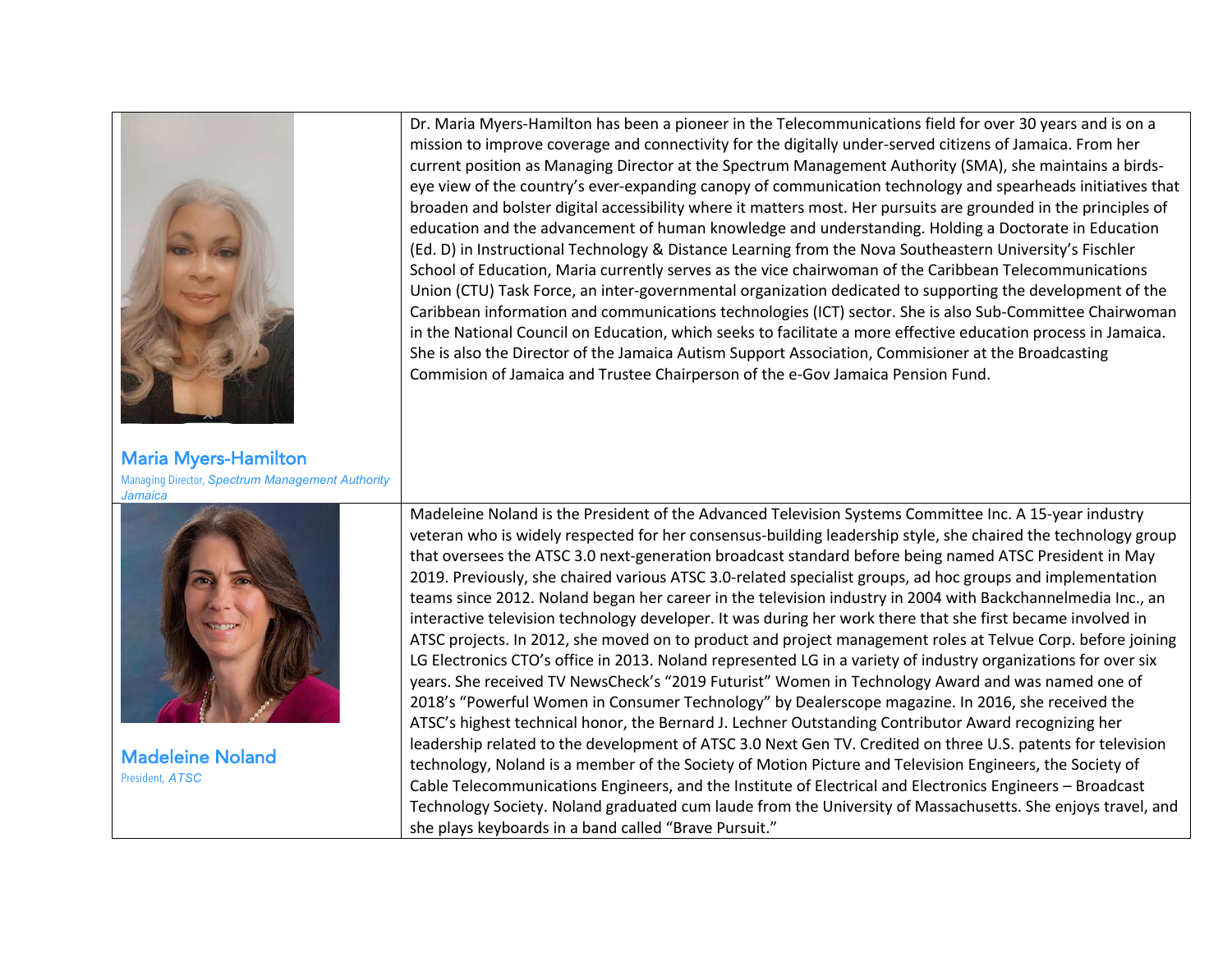|                                                                                     | Mark O'Brien is President of SpectraRep where he developed datacasting tools and services for education and<br>public safety. Mark has been working on this capability in ATSC 1 for more than 20 years and has already<br>started moving customers to ATSC 3 as partner stations transition. Mark has 45 years of broadcast industry<br>experience including technology, management, operations, station ownership and consulting. He is well<br>known within the broadcasting community as a datacasting thought leader and technology innovator.                                                                                                                                                                                                                                                                                                           |
|-------------------------------------------------------------------------------------|---------------------------------------------------------------------------------------------------------------------------------------------------------------------------------------------------------------------------------------------------------------------------------------------------------------------------------------------------------------------------------------------------------------------------------------------------------------------------------------------------------------------------------------------------------------------------------------------------------------------------------------------------------------------------------------------------------------------------------------------------------------------------------------------------------------------------------------------------------------|
| <b>Mark O'Brien</b><br>President, SpectraRep                                        |                                                                                                                                                                                                                                                                                                                                                                                                                                                                                                                                                                                                                                                                                                                                                                                                                                                               |
| <b>Kerry Oslund</b>                                                                 | Kerry Oslund is vice president of strategy and business development for The E.W. Scripps Company, where he<br>is responsible for advancing the company's ATSC 3.0 strategy and other business development efforts. Prior to<br>his post at Scripps, Oslund was vice president of strategy and business development at Tribune, where he<br>helped the company align business strategies with emerging ATSC 3.0 television standards. He also<br>spearheaded major next-generation television advertising initiatives including dynamic ad insertion and real-<br>time TV analytics and helped Tribune launch a successful podcast network. From 2009-2016, Oslund worked<br>for Schurz Communications as senior vice president of publishing and digital, where he oversaw daily<br>operations of TV, radio, print and cable businesses and led M&A strategy. |
| Vice President, Strategy & Business Development, The E.W.<br><b>Scripps Company</b> |                                                                                                                                                                                                                                                                                                                                                                                                                                                                                                                                                                                                                                                                                                                                                                                                                                                               |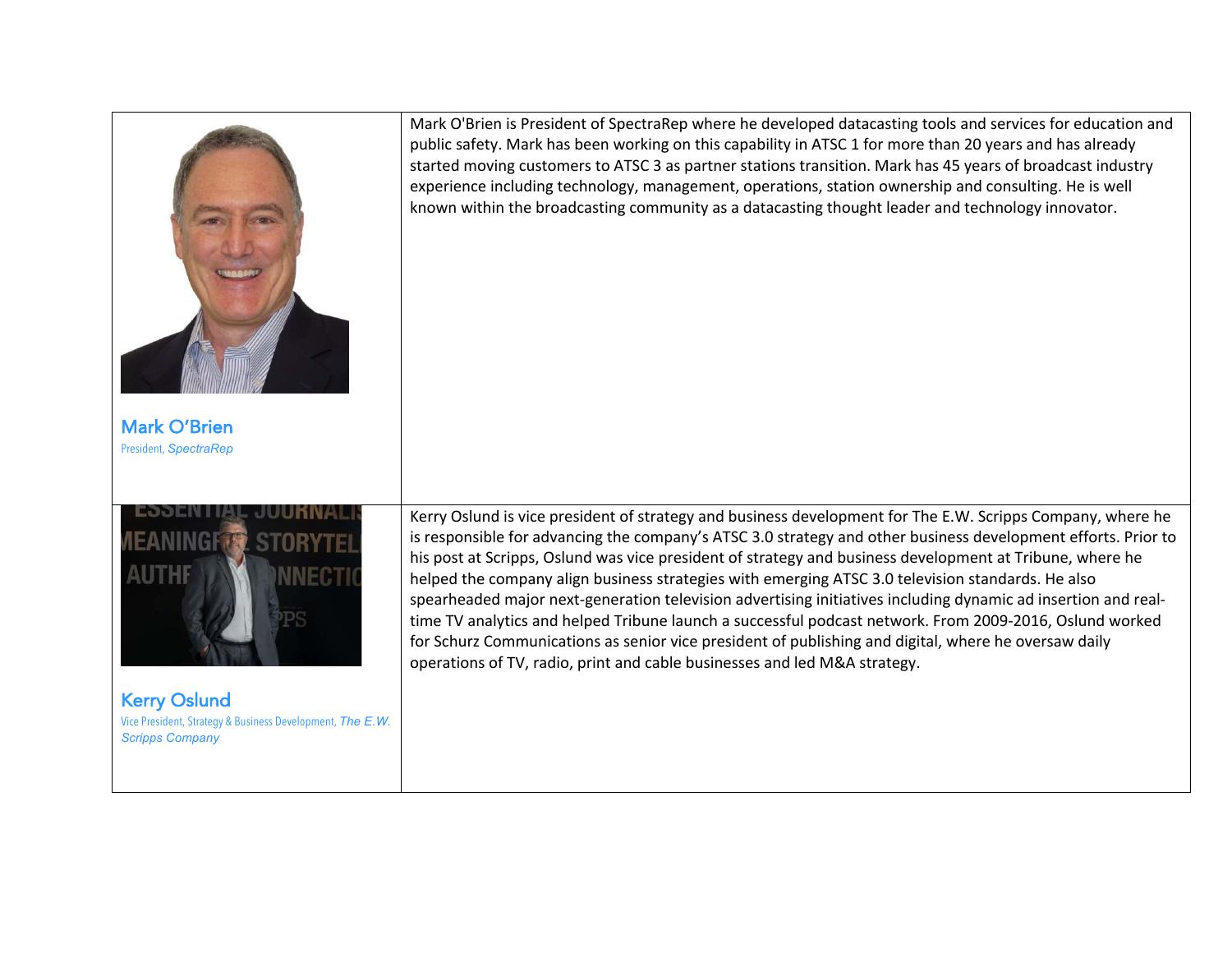

Joonyoung Park Senior Vice President & Fellow of the Technical Staff, *DigiCAP, Co., Ltd.*



Sean Plater General Manager, *WHUT-TV, Howard University* 

Joonyoung Park is senior vice president and fellow at DigiCAP and DigiCAP has been supplying NextGen Broadcast end-to-end solutions to South Korea and US broadcasters. Joonyoung is the architect of HomeCaster product line where HomeCaster is a ATSC 1.0 & 3.0 home gateway device capable to redistribute both ATSC 1.0 and 3.0 signals over Wi-Fi and Ethernet. HomeCaster has been commercially deployed to US schools and has been helping to close so called the homework gap utilizing datacasting. Before joining DigiCAP, Joonyoung had been leading new Internet device development & commercialization at NAGRA, as vice president of engineering for 5 years.

Sean Plater is general manager of public television station WHUT-TV and General Manager of 96.3 WHUR-FM, which he has led to become the No. 1 music radio station in Washington, D.C. WHUT-TV was founded in 1980 in Washington, D.C. The station was the first public station in the United States to be licensed to and operated by a historically Black college and university (HBCU). Plater earned a bachelor's degree from the Howard University School of Communications in 2007. He holds an MBA from the University of Maryland, University College. The Washington Business Journal recently named Plater to its "2021 40 Under 40" list, which honors the next generation of Greater Washington business leaders. Since 2019, Plater has led WHUR as general manager. He has been credited with diversifying revenue streams, reducing expenses, increasing digital content and expanding the sales footprint of the network. Plater has also worked to enhance Howard student engagement across the six radio stations in the Howard radio portfolio. Plater will continue to report into the Office of Corporate Relations led by Debbi Jarvis, Howard University's senior vice president of corporate relations. Her office oversees the management of WHUT and WHUR.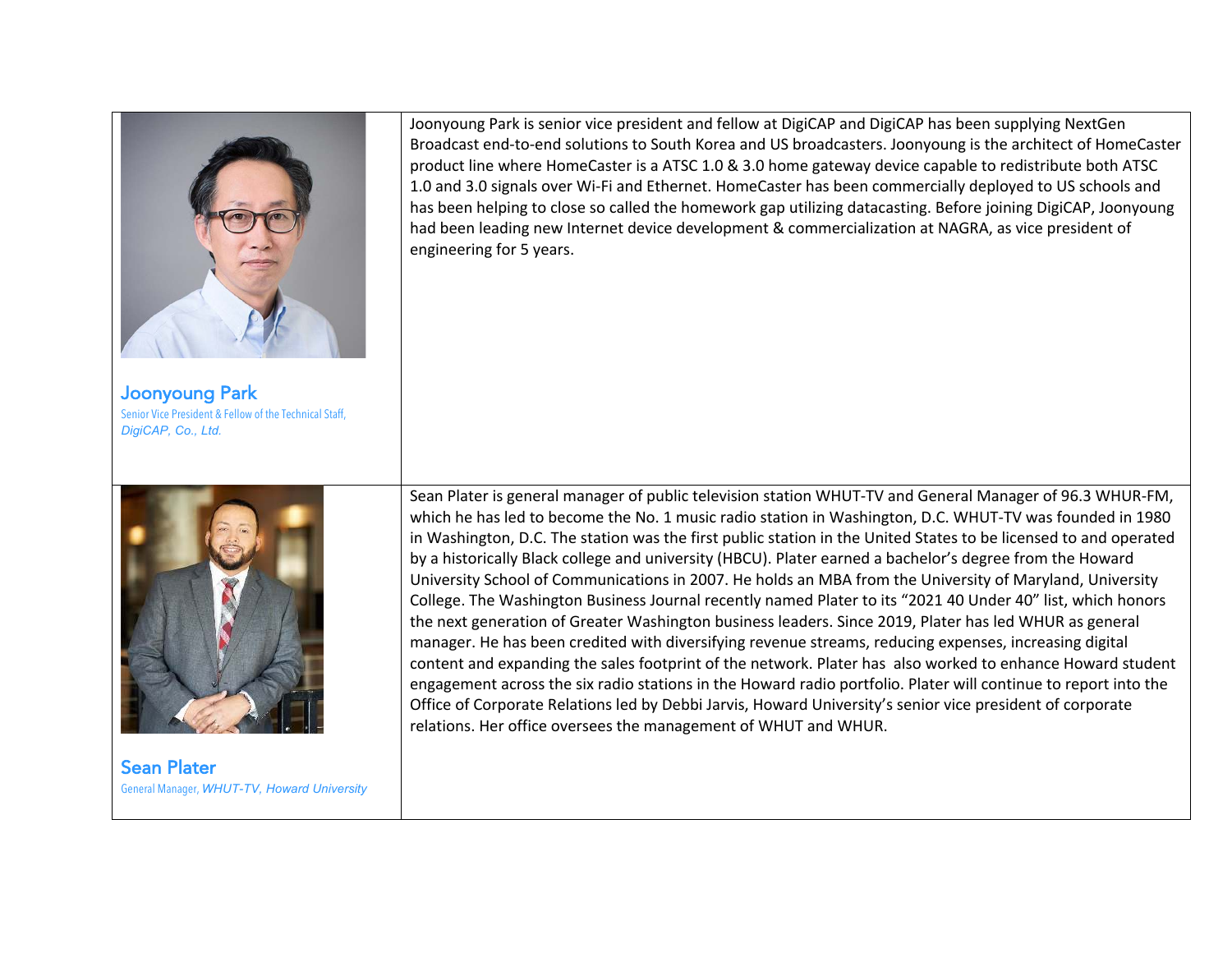

Ellis Reid Senior Brand Marketing Manager, Content Creation and Delivery, *Dolby* 



Raymond Robinson Strategic Account Director, *Crown Castle International* Ellis leads Dolby's brand marketing for media and entertainment content creation. His focus is on building a community of content creators that develop and deliver amazing content in Dolby. He works closely with industry organizations, technology partners, creators, and engineers to help them better understand how to leverage Dolby's innovative imaging and audio technologies, Dolby Vision and Dolby Atmos, to deliver great end user experiences. Ellis' career in technology has spanned a wide range of disciplines, including brand marketing, product management, sales, and engineering. Throughout his career he has been responsible for helping companies develop products and strategies to help their service provider customers deliver advanced services. He holds a BSEE from the Massachusetts Institute of Technology, an MSEE from the George Washington University, and an MBA from the University of Chicago.

Raymond Robinson serves as the Strategic Director for Next Gen Broadcasting at Crown Castle International. He is responsible for leading CCI's go-to-market strategy and growing strategic partnerships with broadcast industry ecosystem partners. Raymond is an active member of the ATSC and participates in various committees, including PT4 & 6, TG3, S31-33 and S38. His goal is to help the ATSC accelerate full 3.0 adoption and awareness across all broadcasters. Raymond brings a global perspective, having worked in Asia and Europe for more than 15 years and being a native of Jamaica. His experience will serve the ATSC well as it navigates geo-political, cultural and economic issues as 3.0's is implemented in the Caribbean, Mexico and Latin America. A transformational business executive, Raymond has held various leadership roles throughout his 28 year career in the global telecom industry. At NTT Communications, he was successful in closing and managing large multi-million-dollar contracts, turning around flat performances, exceeding quotas and attracting, motivating and retaining top sales talent. His ability to quickly grasp technology and business concepts, made him an indispensable trusted advisor to various C-Level executives at global F500 corporations. His customers included global brands such as Abbott Labs, Bank Of America, Ford, CME, Pfizer, Sherwin Williams and Mary Kay Inc. Between 2007-2013, the NTT South Team delivered revenues of \$48Million TCV under Raymond's leadership.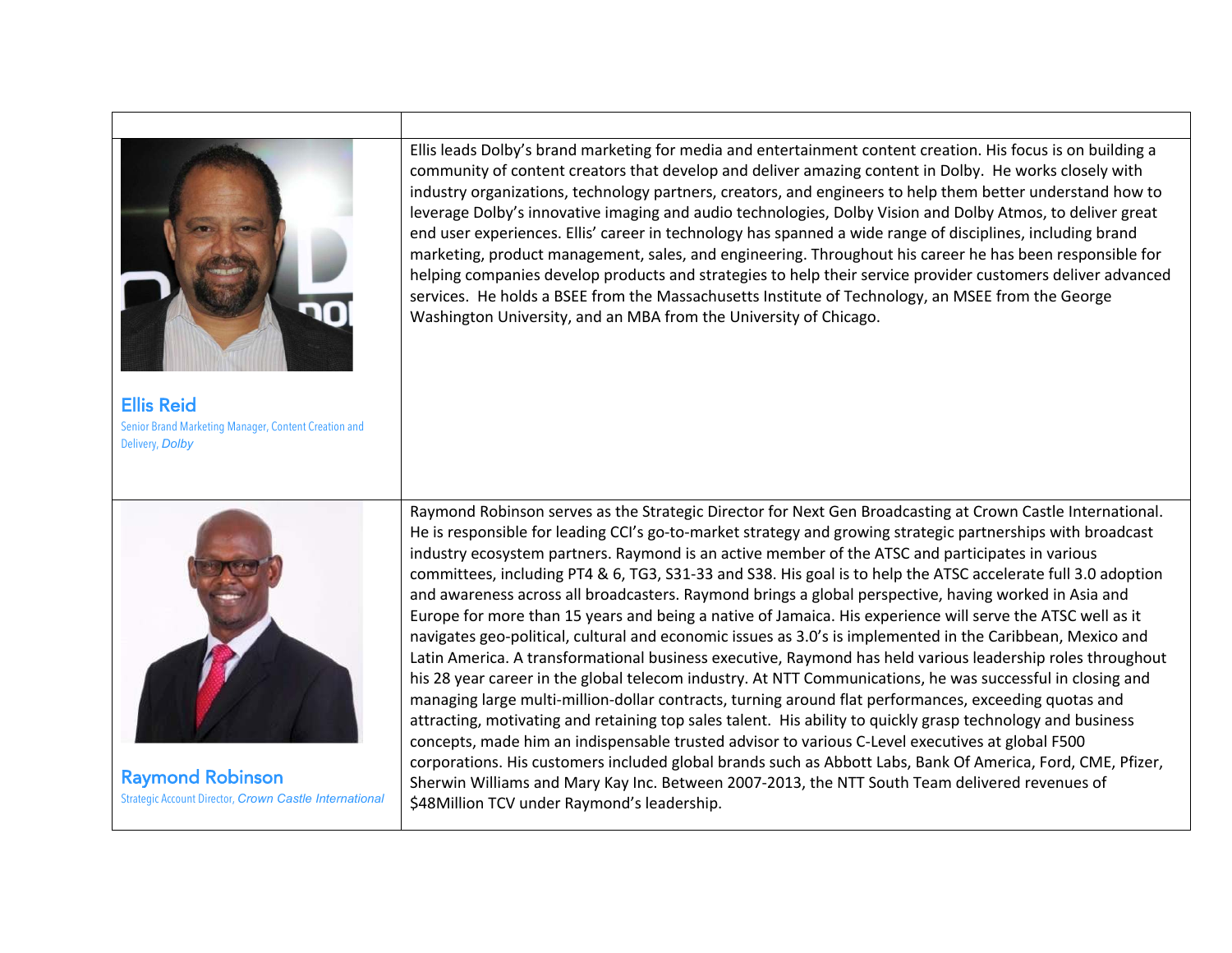

President & CEO, *Consumer Technology Association (CTA)* 

built a forward-thinking successful business focused on the further development and integration of technology in all industries of the world. Under his leadership CTA has won numerous awards for its healthy workplace, family friendly employment practices, and environmentally friendly exhibition practices. In 2019, CTA earned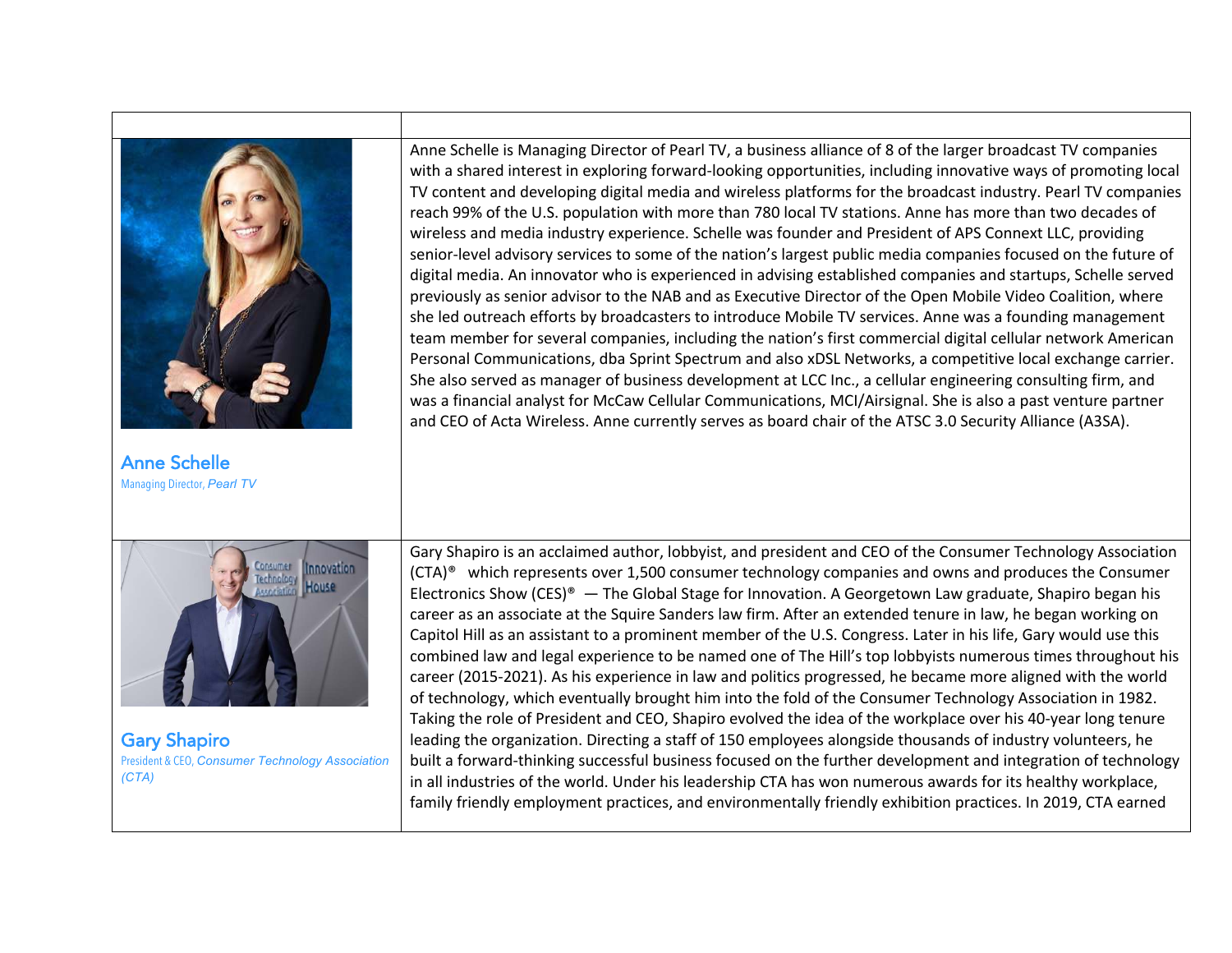|                                                                                                         | its sixth consecutive selection as a Washington Post Top Workplace.                                                                                                                                                                                                                                                                                                                                                                                                                                                                                                                                                                                                                                                                                                                                                                                                       |
|---------------------------------------------------------------------------------------------------------|---------------------------------------------------------------------------------------------------------------------------------------------------------------------------------------------------------------------------------------------------------------------------------------------------------------------------------------------------------------------------------------------------------------------------------------------------------------------------------------------------------------------------------------------------------------------------------------------------------------------------------------------------------------------------------------------------------------------------------------------------------------------------------------------------------------------------------------------------------------------------|
| <b>Jim Stenberg</b><br>EVP of SFN Infrastructure, Signal Infrastructure Group                           | Jim Stenberg is the EVP of SFN infrastructure at Signal Infrastructure Group PBC. In his position he oversees<br>the design, specification, procurement, installation and operation of nextgen TV Single Frequency Networks<br>(SFN). Prior to joining SIG, he was with American Tower Corporation for 8 years as a principal broadcast RF<br>engineer where he was a subject matter expert for the company regarding broadcast antennas and rf systems<br>particularly their multi-tenant broadband systems. Earlier he ran his own broadcast consulting and field<br>service business, worked for several filter/antenna manufacturers and designed and built numerous TV and<br>FM RF systems. In 2020 he was awarded the NAB Television Engineering Achievement Awarded. He lives in<br>Portland, Maine and has a BSEE from the University of Massachusetts - Lowell. |
| <b>Orest Sushko</b><br>Director, Humber College Broadcast-Broadband<br>Convergence B <sup>2</sup> C Lab | Orest is a graduate of McMaster and Ryerson Universities, and a Fulbright Specialist. With over 30 years of<br>experience in broadcast/film, post-production, and music in the field of audio engineering and systems design,<br>Orest's work has garnered him an Emmy award, two Emmy nominations, a Cinema Audio Society (CAS) award<br>and numerous international recognitions. His interest in applied research has focused on emerging audio<br>technologies, design, and functionality in mobile SDK applications. He has led a research team as principal<br>developer in developing audio watermark technologies. Orest has been undertaking research with the new<br>ATSC 3.0 terrestrial transmission standard since 2018 and brought the vision of the B2C Lab to Humber.                                                                                      |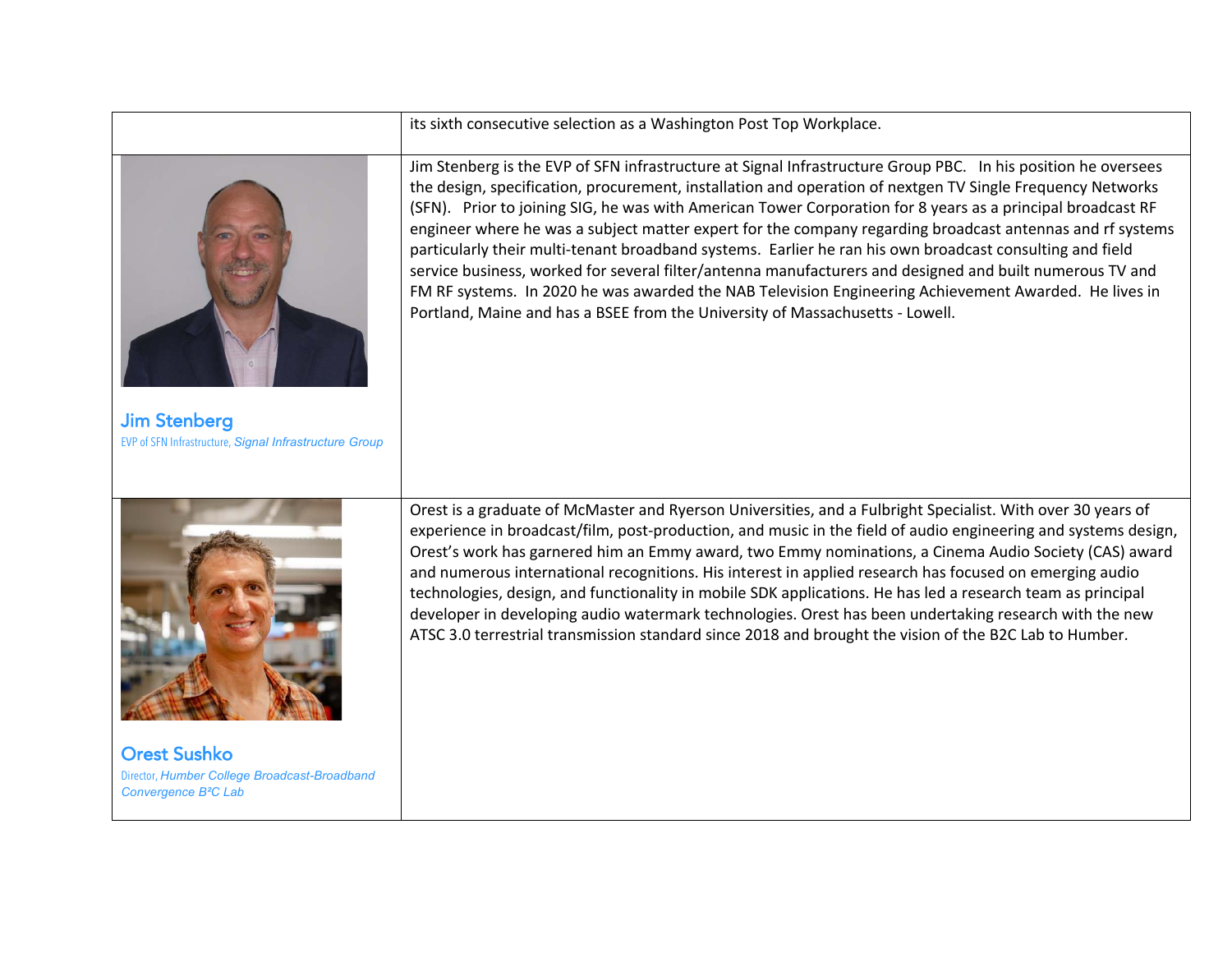|                                                                                                                                                                 | Lonna Thompson is the Executive Vice President, Chief Operating Officer and General Counsel for America's<br>Public Television Stations (APTS). In this role, Lonna supervises the operations of the organization. Additionally,<br>she is responsible for the legal affairs of the organization and represents member stations' interests in<br>regulatory proceedings. Lonna also serves as liaison to the APTS Board of Trustees. Lonna has been with APTS<br>since 1994. Before joining APTS, she was a communications lawyer in private practice for 10 years. While in<br>private practice, Lonna represented broadcast and public safety clients. Lonna received her JD degree from the<br>Georgetown University Law Center. She also received a master's degree in Communications Studies from the<br>University of Massachusetts in Amherst and a bachelor's degree in English from Lebanon Valley College in<br>Pennsylvania. Before entering law, Lonna worked as a university teaching assistant and a high school English<br>and mass media teacher. |
|-----------------------------------------------------------------------------------------------------------------------------------------------------------------|-------------------------------------------------------------------------------------------------------------------------------------------------------------------------------------------------------------------------------------------------------------------------------------------------------------------------------------------------------------------------------------------------------------------------------------------------------------------------------------------------------------------------------------------------------------------------------------------------------------------------------------------------------------------------------------------------------------------------------------------------------------------------------------------------------------------------------------------------------------------------------------------------------------------------------------------------------------------------------------------------------------------------------------------------------------------|
| <b>Lonna Thompson</b><br><b>Executive Vice President, Chief Operating Officer and General</b><br><b>Counsel, America's Public Television Stations</b><br>(APTS) |                                                                                                                                                                                                                                                                                                                                                                                                                                                                                                                                                                                                                                                                                                                                                                                                                                                                                                                                                                                                                                                                   |
|                                                                                                                                                                 | Nicole Walford is the Deputy Executive Director of the Broadcasting Commission in Jamaica and a member of<br>the Regulatory and Technical Committee for Digital Switchover in Jamaica, a subcommittee of the National<br>DSO Steering Committee. In addition, Nicole is an Attorney-at-law and a trained communications practitioner,<br>having attained a first degree in Media and Communication from the Caribbean School of Media and<br>Communication (CARIMAC). Nicole is also the holder of a Certificate of Legal Education from the Norman<br>Manley Law School, a post-graduate certificate in Media Law from the University of London, certification in<br>project management from the Mona School of Business and Management and is a member of the Jamaican<br>Bar Association. In her spare time, Nicole takes the opportunity to enjoy the sand, sun and sea of her island<br>home, Jamaica. She loves to sing and directs the children's choir at her church. She is wife to one husband and<br>mother to two boys.                               |
| <b>Nicole Walford</b><br>Deputy Executive Director, Broadcasting Commission<br>of Jamaica                                                                       |                                                                                                                                                                                                                                                                                                                                                                                                                                                                                                                                                                                                                                                                                                                                                                                                                                                                                                                                                                                                                                                                   |

Г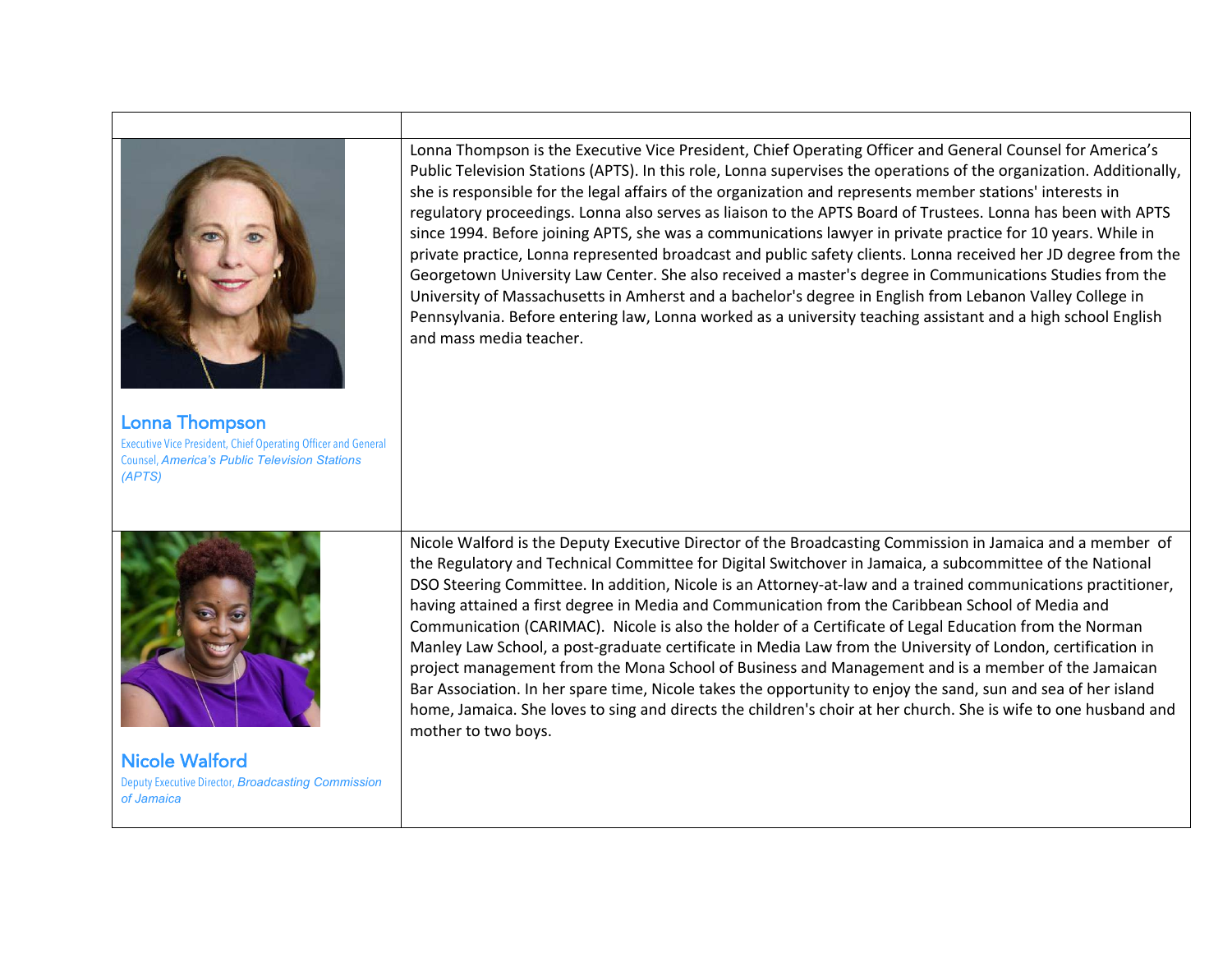

S. Merrill Weiss

Owner, *Merrill Weiss Group LLC*